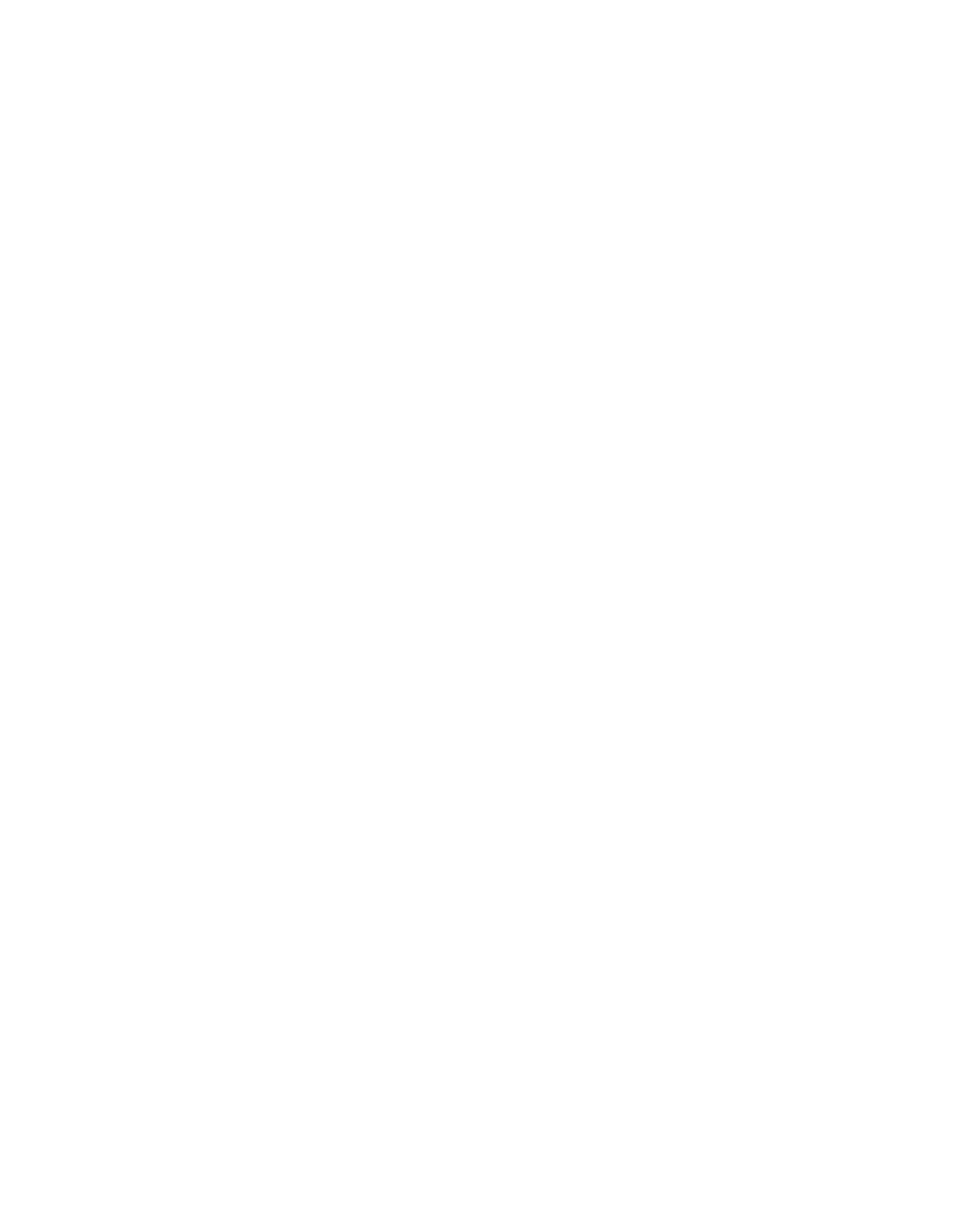## WSH - 4Base-Scorecard: CHC030 - 05-08-16 - WSH 3 @ CHC 4 - «WSH3 - 05-08-16» [WSH] is Game Top Contributor in Narper (WSH) is Game Top Contributor in Ioss



mu.

| WSH - 4BaseScore - Player 4Score by Batting Order<br>CHC030 - 05-08-16 - WSH 3 @ CHC 4<br>WP: Wood - LP: Treinen - Sv: - CHC rec 24-6 - Bryant is CHC Top Contributor in Win. Harper (WSH) is Game Top Contributor in loss |            |           |                |                  |    |                |                 |              |                |    |           |  |  |
|----------------------------------------------------------------------------------------------------------------------------------------------------------------------------------------------------------------------------|------------|-----------|----------------|------------------|----|----------------|-----------------|--------------|----------------|----|-----------|--|--|
|                                                                                                                                                                                                                            |            |           |                | <b>Bat Order</b> |    |                |                 |              |                |    |           |  |  |
| Player                                                                                                                                                                                                                     | Team       | Position  | 1              | $\overline{2}$   | 3  | 4              | 5               | 6            | $\overline{7}$ | 8  | 9         |  |  |
| Harper                                                                                                                                                                                                                     | WSH        | <b>RF</b> |                |                  | 15 |                |                 |              |                |    |           |  |  |
| Espinosa                                                                                                                                                                                                                   | WSH        | SS        |                |                  |    |                |                 |              |                | 11 |           |  |  |
| Ramos                                                                                                                                                                                                                      | WSH        | C         |                |                  |    |                |                 |              | 10             |    |           |  |  |
| 10<br>Rendon<br><b>WSH</b><br>3B                                                                                                                                                                                           |            |           |                |                  |    |                |                 |              |                |    |           |  |  |
| Revere                                                                                                                                                                                                                     | WSH        | CF-LF     | $\overline{7}$ |                  |    |                |                 |              |                |    |           |  |  |
| Zimmerman                                                                                                                                                                                                                  | <b>WSH</b> | 1B        |                |                  |    | $\overline{7}$ |                 |              |                |    |           |  |  |
| Murphy                                                                                                                                                                                                                     | <b>WSH</b> | 2B        |                |                  |    |                | $6\phantom{1}6$ |              |                |    |           |  |  |
| Roark                                                                                                                                                                                                                      | WSH        | P         |                |                  |    |                |                 |              |                |    | 4         |  |  |
| <b>Ramos-Ross</b>                                                                                                                                                                                                          | <b>WSH</b> | $C+PR$    |                |                  |    |                |                 |              | $\overline{2}$ |    |           |  |  |
| Petit                                                                                                                                                                                                                      | <b>WSH</b> | P-Rel     |                |                  |    |                |                 |              |                |    | 1         |  |  |
| <b>Drew</b>                                                                                                                                                                                                                | <b>WSH</b> | PH        |                |                  |    |                |                 |              |                |    | $\bf{0}$  |  |  |
| Heisey                                                                                                                                                                                                                     | <b>WSH</b> | PH        |                |                  |    |                |                 | $\mathbf{0}$ |                |    |           |  |  |
| Taylor                                                                                                                                                                                                                     | <b>WSH</b> | CF-Dsub   |                |                  |    |                |                 |              |                |    | $\bullet$ |  |  |
| Werth                                                                                                                                                                                                                      | WSH        | LF        |                |                  |    |                |                 | $\pmb{0}$    |                |    |           |  |  |

## WSH - 4Score Box - Player Totals All

|               |                     |                         | WP: Wood - LP: Treinen - Sv: - CHC rec 24-6 - Bryant is CHC Top Contributor in Win. Harper (WSH) is Game Top Contributor in loss |                |                     |                     |                |                |                          |
|---------------|---------------------|-------------------------|----------------------------------------------------------------------------------------------------------------------------------|----------------|---------------------|---------------------|----------------|----------------|--------------------------|
| Player        | Team Position       | Batting<br>Order<br>Nbr | Credit For Run                                                                                                                   | PA Bases       | <b>BR</b> Bases     | <b>Bases Pushed</b> | Player 4Score  | Appearances    | <b>Productivity Rate</b> |
| Harper        | WSH RF              | 3                       | 0                                                                                                                                | 7              | 3                   | 5                   | 15             | $\overline{7}$ | 2.143                    |
| Espinosa      | WSH SS              | 8                       | $\mathbf 0$                                                                                                                      | 5              | 4                   | 2                   | 11             | $\overline{7}$ | 1.571                    |
| Ramos         | WSH C               | $\overline{7}$          | $\overline{1}$                                                                                                                   | 3              | $\,$ 5 $\,$         | $\overline{1}$      | 10             | 6              | 1.667                    |
| Rendon        | WSH 3B              | $\overline{2}$          | $\mathbf{1}$                                                                                                                     | $\overline{2}$ | 2                   | $\,$ 5 $\,$         | 10             | $\overline{7}$ | 1.429                    |
| Revere        | WSH CF-LF           | 1                       | $\mathbf 0$                                                                                                                      | 3              | 4                   | $\pmb{0}$           | $\overline{7}$ | $\overline{7}$ | 1.000                    |
| Zimmerman     | WSH 1B              | 4                       | $\mathbf{1}$                                                                                                                     | $\overline{2}$ | $\mathbf{1}$        | 3                   | $\overline{7}$ | $\overline{7}$ | 1.000                    |
| Murphy        | WSH 2B              | 5                       | $\mathbf 0$                                                                                                                      | 3              | 2                   | $\overline{1}$      | 6              | $\overline{7}$ | 0.857                    |
| Roark         | WSH P               | 9                       | $\mathbf{0}$                                                                                                                     | $\overline{2}$ | $\mathbf{1}$        | $\mathbf 1$         | $\overline{4}$ | 3              | 1.333                    |
|               | Ramos-Ross WSH C+PR | $\overline{7}$          | $\mathbf 0$                                                                                                                      | $\mathbf{1}$   | $\mathbf 1$         | $\pmb{0}$           | 2              | 1              | 2.000                    |
| Petit         | WSH P-Rel           | 9                       | $\mathbf 0$                                                                                                                      | 0              | 0                   | $\overline{1}$      | $\overline{1}$ | 2              | 0.500                    |
| Drew          | WSH PH              | 9                       | $\mathbf 0$                                                                                                                      | 0              | $\mathsf{O}\xspace$ | $\mathsf 0$         | 0              | $\mathbf{1}$   | 0.000                    |
| Heisey        | WSH PH              | 6                       | $\mathbf{0}$                                                                                                                     | 0              | $\mathsf{O}\xspace$ | $\mathsf 0$         | $\mathbf 0$    | $\mathbf{1}$   | 0.000                    |
| Taylor        | WSH CF-Dsub         | $9\,$                   | $\mathbf 0$                                                                                                                      | 0              | $\mathbf 0$         | $\mathsf 0$         | $\mathbf 0$    | $\mathbf{1}$   | 0.000                    |
| Werth         | WSH LF              | 6                       | $\mathbf 0$                                                                                                                      | 0              | 0                   | 0                   | $\pmb{0}$      | 6              | 0.000                    |
| <b>Totals</b> |                     |                         | 3                                                                                                                                | 28             | 23                  | 19                  | 73             | 63             | 1.159                    |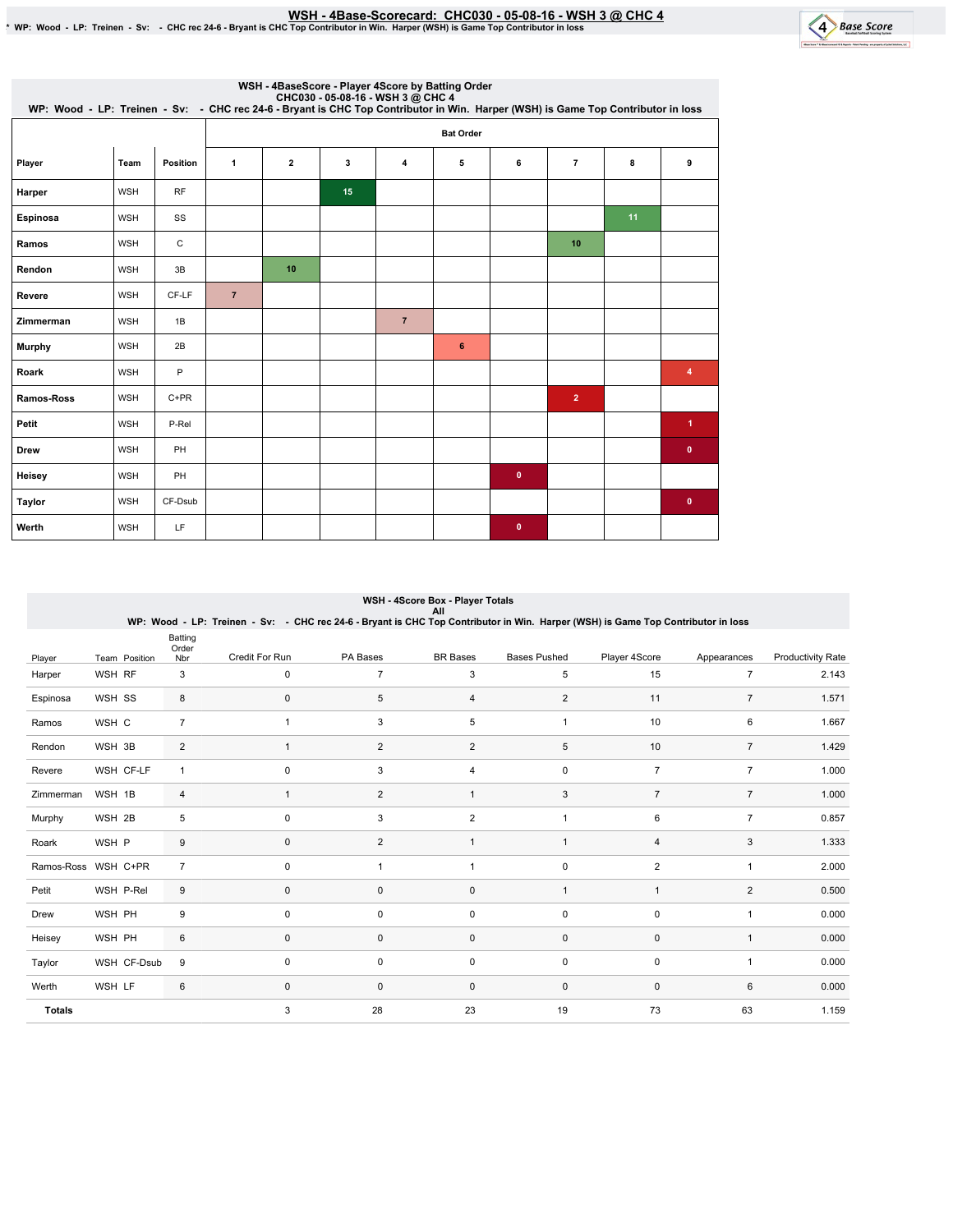## <u>WSH - 4Base-Scorecard: CHC030 - 05-08-16 - WSH 3 @ CHC 4</u>

\*WP:Wood-LP:Treinen-Sv: -CHCrec24-6-BryantisCHCTopContributorinWin.Harper(WSH)isGameTopContributorinloss

|                  |                                                                                                                                                                                                                                                                                                                                                                                                                                                                                                                                                                                                                                                                                                                                                                                                                                                                                                                                                                                                                                                                                                                                                                                                                                                                                                                                                                                                                                                                                                                                                                                                                                                                                                                                                                                                                                                                                                                                                                                                                                                                                                                                                                                                                                                                                                                                                                                                                                                                                                                                                                                                                                                                                                                                                                                                                                                                                                                                                                                                                                                                                                                                                                                                                                                                                                                                                                                                                                                                                                                                                                                                                                                                                                                                                                                                                                                                                                                                                                                                                                                                                                                                                                                                                                                                                                                                                                                                                                                                                                                                                                                                                                                                                                                                                                                                                                                                                                                                                                                                                                                                                                                                                                                                                                                                                                                                                                                                                                                                                                                                                                                                                                                                                                                                                                                                                                                                                                                                                                                                                                                                                                                                                                                                                                                                                                                                                                                                                                                                                                                                                                                                                                                                                                                                                                                                                                                                                                                                                                                                                                                                                                                                                                    |                |                |                  |                  |                     |                     | $\langle 4 \rangle$ | <b>Base Score</b>                                                       |
|------------------|--------------------------------------------------------------------------------------------------------------------------------------------------------------------------------------------------------------------------------------------------------------------------------------------------------------------------------------------------------------------------------------------------------------------------------------------------------------------------------------------------------------------------------------------------------------------------------------------------------------------------------------------------------------------------------------------------------------------------------------------------------------------------------------------------------------------------------------------------------------------------------------------------------------------------------------------------------------------------------------------------------------------------------------------------------------------------------------------------------------------------------------------------------------------------------------------------------------------------------------------------------------------------------------------------------------------------------------------------------------------------------------------------------------------------------------------------------------------------------------------------------------------------------------------------------------------------------------------------------------------------------------------------------------------------------------------------------------------------------------------------------------------------------------------------------------------------------------------------------------------------------------------------------------------------------------------------------------------------------------------------------------------------------------------------------------------------------------------------------------------------------------------------------------------------------------------------------------------------------------------------------------------------------------------------------------------------------------------------------------------------------------------------------------------------------------------------------------------------------------------------------------------------------------------------------------------------------------------------------------------------------------------------------------------------------------------------------------------------------------------------------------------------------------------------------------------------------------------------------------------------------------------------------------------------------------------------------------------------------------------------------------------------------------------------------------------------------------------------------------------------------------------------------------------------------------------------------------------------------------------------------------------------------------------------------------------------------------------------------------------------------------------------------------------------------------------------------------------------------------------------------------------------------------------------------------------------------------------------------------------------------------------------------------------------------------------------------------------------------------------------------------------------------------------------------------------------------------------------------------------------------------------------------------------------------------------------------------------------------------------------------------------------------------------------------------------------------------------------------------------------------------------------------------------------------------------------------------------------------------------------------------------------------------------------------------------------------------------------------------------------------------------------------------------------------------------------------------------------------------------------------------------------------------------------------------------------------------------------------------------------------------------------------------------------------------------------------------------------------------------------------------------------------------------------------------------------------------------------------------------------------------------------------------------------------------------------------------------------------------------------------------------------------------------------------------------------------------------------------------------------------------------------------------------------------------------------------------------------------------------------------------------------------------------------------------------------------------------------------------------------------------------------------------------------------------------------------------------------------------------------------------------------------------------------------------------------------------------------------------------------------------------------------------------------------------------------------------------------------------------------------------------------------------------------------------------------------------------------------------------------------------------------------------------------------------------------------------------------------------------------------------------------------------------------------------------------------------------------------------------------------------------------------------------------------------------------------------------------------------------------------------------------------------------------------------------------------------------------------------------------------------------------------------------------------------------------------------------------------------------------------------------------------------------------------------------------------------------------------------------------------------------------------------------------------------------------------------------------------------------------------------------------------------------------------------------------------------------------------------------------------------------------------------------------------------------------------------------------------------------------------------------------------------------------------------------------------------------------------------------------------------------------------------------|----------------|----------------|------------------|------------------|---------------------|---------------------|---------------------|-------------------------------------------------------------------------|
| <b>Bat Order</b> | Player                                                                                                                                                                                                                                                                                                                                                                                                                                                                                                                                                                                                                                                                                                                                                                                                                                                                                                                                                                                                                                                                                                                                                                                                                                                                                                                                                                                                                                                                                                                                                                                                                                                                                                                                                                                                                                                                                                                                                                                                                                                                                                                                                                                                                                                                                                                                                                                                                                                                                                                                                                                                                                                                                                                                                                                                                                                                                                                                                                                                                                                                                                                                                                                                                                                                                                                                                                                                                                                                                                                                                                                                                                                                                                                                                                                                                                                                                                                                                                                                                                                                                                                                                                                                                                                                                                                                                                                                                                                                                                                                                                                                                                                                                                                                                                                                                                                                                                                                                                                                                                                                                                                                                                                                                                                                                                                                                                                                                                                                                                                                                                                                                                                                                                                                                                                                                                                                                                                                                                                                                                                                                                                                                                                                                                                                                                                                                                                                                                                                                                                                                                                                                                                                                                                                                                                                                                                                                                                                                                                                                                                                                                                                                             | Inning         | Play Text      | <b>LOBStatus</b> | Credit For Run   | PA Bases            | <b>BR</b> Bases     | <b>Bases Pushed</b> | Player 4Score                                                           |
|                  |                                                                                                                                                                                                                                                                                                                                                                                                                                                                                                                                                                                                                                                                                                                                                                                                                                                                                                                                                                                                                                                                                                                                                                                                                                                                                                                                                                                                                                                                                                                                                                                                                                                                                                                                                                                                                                                                                                                                                                                                                                                                                                                                                                                                                                                                                                                                                                                                                                                                                                                                                                                                                                                                                                                                                                                                                                                                                                                                                                                                                                                                                                                                                                                                                                                                                                                                                                                                                                                                                                                                                                                                                                                                                                                                                                                                                                                                                                                                                                                                                                                                                                                                                                                                                                                                                                                                                                                                                                                                                                                                                                                                                                                                                                                                                                                                                                                                                                                                                                                                                                                                                                                                                                                                                                                                                                                                                                                                                                                                                                                                                                                                                                                                                                                                                                                                                                                                                                                                                                                                                                                                                                                                                                                                                                                                                                                                                                                                                                                                                                                                                                                                                                                                                                                                                                                                                                                                                                                                                                                                                                                                                                                                                                    | 01             | Κ              |                  | $\mathbf 0$      | 0                   | $\mathsf{O}\xspace$ | $\mathbf 0$         | 0                                                                       |
|                  |                                                                                                                                                                                                                                                                                                                                                                                                                                                                                                                                                                                                                                                                                                                                                                                                                                                                                                                                                                                                                                                                                                                                                                                                                                                                                                                                                                                                                                                                                                                                                                                                                                                                                                                                                                                                                                                                                                                                                                                                                                                                                                                                                                                                                                                                                                                                                                                                                                                                                                                                                                                                                                                                                                                                                                                                                                                                                                                                                                                                                                                                                                                                                                                                                                                                                                                                                                                                                                                                                                                                                                                                                                                                                                                                                                                                                                                                                                                                                                                                                                                                                                                                                                                                                                                                                                                                                                                                                                                                                                                                                                                                                                                                                                                                                                                                                                                                                                                                                                                                                                                                                                                                                                                                                                                                                                                                                                                                                                                                                                                                                                                                                                                                                                                                                                                                                                                                                                                                                                                                                                                                                                                                                                                                                                                                                                                                                                                                                                                                                                                                                                                                                                                                                                                                                                                                                                                                                                                                                                                                                                                                                                                                                                    | 02             | $1 - 4 - 6$    |                  | $\mathbf 0$      | $\mathsf{O}\xspace$ | $\overline{0}$      | $\mathbf 0$         | $\overline{0}$                                                          |
|                  |                                                                                                                                                                                                                                                                                                                                                                                                                                                                                                                                                                                                                                                                                                                                                                                                                                                                                                                                                                                                                                                                                                                                                                                                                                                                                                                                                                                                                                                                                                                                                                                                                                                                                                                                                                                                                                                                                                                                                                                                                                                                                                                                                                                                                                                                                                                                                                                                                                                                                                                                                                                                                                                                                                                                                                                                                                                                                                                                                                                                                                                                                                                                                                                                                                                                                                                                                                                                                                                                                                                                                                                                                                                                                                                                                                                                                                                                                                                                                                                                                                                                                                                                                                                                                                                                                                                                                                                                                                                                                                                                                                                                                                                                                                                                                                                                                                                                                                                                                                                                                                                                                                                                                                                                                                                                                                                                                                                                                                                                                                                                                                                                                                                                                                                                                                                                                                                                                                                                                                                                                                                                                                                                                                                                                                                                                                                                                                                                                                                                                                                                                                                                                                                                                                                                                                                                                                                                                                                                                                                                                                                                                                                                                                    | 04             | $\overline{7}$ |                  | $\mathbf 0$      | $\mathbf 0$         | $\mathsf{O}\xspace$ | $\boldsymbol{0}$    | $\mathsf{O}\xspace$                                                     |
|                  |                                                                                                                                                                                                                                                                                                                                                                                                                                                                                                                                                                                                                                                                                                                                                                                                                                                                                                                                                                                                                                                                                                                                                                                                                                                                                                                                                                                                                                                                                                                                                                                                                                                                                                                                                                                                                                                                                                                                                                                                                                                                                                                                                                                                                                                                                                                                                                                                                                                                                                                                                                                                                                                                                                                                                                                                                                                                                                                                                                                                                                                                                                                                                                                                                                                                                                                                                                                                                                                                                                                                                                                                                                                                                                                                                                                                                                                                                                                                                                                                                                                                                                                                                                                                                                                                                                                                                                                                                                                                                                                                                                                                                                                                                                                                                                                                                                                                                                                                                                                                                                                                                                                                                                                                                                                                                                                                                                                                                                                                                                                                                                                                                                                                                                                                                                                                                                                                                                                                                                                                                                                                                                                                                                                                                                                                                                                                                                                                                                                                                                                                                                                                                                                                                                                                                                                                                                                                                                                                                                                                                                                                                                                                                                    | 06             | Walk           | Left on 2nd      | $\boldsymbol{0}$ | 1                   | $\mathbf{1}$        | $\mathsf{O}\xspace$ | $\overline{2}$                                                          |
|                  |                                                                                                                                                                                                                                                                                                                                                                                                                                                                                                                                                                                                                                                                                                                                                                                                                                                                                                                                                                                                                                                                                                                                                                                                                                                                                                                                                                                                                                                                                                                                                                                                                                                                                                                                                                                                                                                                                                                                                                                                                                                                                                                                                                                                                                                                                                                                                                                                                                                                                                                                                                                                                                                                                                                                                                                                                                                                                                                                                                                                                                                                                                                                                                                                                                                                                                                                                                                                                                                                                                                                                                                                                                                                                                                                                                                                                                                                                                                                                                                                                                                                                                                                                                                                                                                                                                                                                                                                                                                                                                                                                                                                                                                                                                                                                                                                                                                                                                                                                                                                                                                                                                                                                                                                                                                                                                                                                                                                                                                                                                                                                                                                                                                                                                                                                                                                                                                                                                                                                                                                                                                                                                                                                                                                                                                                                                                                                                                                                                                                                                                                                                                                                                                                                                                                                                                                                                                                                                                                                                                                                                                                                                                                                                    | 08             |                |                  |                  | $\mathbf 0$         |                     |                     | $\overline{0}$                                                          |
|                  |                                                                                                                                                                                                                                                                                                                                                                                                                                                                                                                                                                                                                                                                                                                                                                                                                                                                                                                                                                                                                                                                                                                                                                                                                                                                                                                                                                                                                                                                                                                                                                                                                                                                                                                                                                                                                                                                                                                                                                                                                                                                                                                                                                                                                                                                                                                                                                                                                                                                                                                                                                                                                                                                                                                                                                                                                                                                                                                                                                                                                                                                                                                                                                                                                                                                                                                                                                                                                                                                                                                                                                                                                                                                                                                                                                                                                                                                                                                                                                                                                                                                                                                                                                                                                                                                                                                                                                                                                                                                                                                                                                                                                                                                                                                                                                                                                                                                                                                                                                                                                                                                                                                                                                                                                                                                                                                                                                                                                                                                                                                                                                                                                                                                                                                                                                                                                                                                                                                                                                                                                                                                                                                                                                                                                                                                                                                                                                                                                                                                                                                                                                                                                                                                                                                                                                                                                                                                                                                                                                                                                                                                                                                                                                    |                |                |                  |                  | 1                   |                     |                     | $\overline{2}$                                                          |
|                  | Detail by Bat Order/Player<br>Revere<br>1<br>$\overline{0}$<br>$\overline{0}$<br>$\overline{0}$<br>$4 - 3$<br>Walk<br>$\boldsymbol{0}$<br>$\mathbf{1}$<br>$\mathsf{O}\xspace$<br>10<br>Left on 2nd<br>$\sqrt{2}$<br>Left on 3rd<br>$\boldsymbol{0}$<br>$\mathbf 0$<br>12<br>8.Single<br>1<br>$\overline{4}$<br>$\overline{3}$<br>$\underline{0}$<br>$\overline{0}$<br><b>Player Totals</b><br>$\boldsymbol{0}$<br>$\mathsf{O}\xspace$<br>01<br>9.Single<br>Left on 2nd<br>$\mathbf{1}$<br>$\mathbf{1}$<br>$\overline{0}$<br>$\overline{0}$<br>Κ<br>$\mathbf 0$<br>$\mathsf{O}\xspace$<br>03<br>$\overline{3}$<br>4-3 ProdOut<br>$\mathsf{O}\xspace$<br>$\mathsf 0$<br>04<br>$\mathbf{1}$<br>$\overline{0}$<br>5-3 ProdOut<br>$\mathbf 0$<br>06<br>$\mathbf 0$<br>$\mathbf{1}$<br>$\overline{2}$<br>Rendon<br>$\mathsf 0$<br>$\mathbf 0$<br>08<br>7<br>$\mathbf 0$<br>$\mathbf 0$<br>$\overline{7}$<br>$\boldsymbol{0}$<br>$\mathsf 0$<br>$\mathbf 0$<br>10<br>$\mathbf 0$<br>$\overline{0}$<br>$\overline{1}$<br>$\overline{1}$<br>Walk<br>Left on 2nd<br>$\mathbf{1}$<br>12<br>$\overline{2}$<br>$\overline{2}$<br>$\overline{5}$<br><b>Player Totals</b><br>$\overline{1}$<br>$\boldsymbol{0}$<br>Walk<br>Left on 1st<br>$\boldsymbol{0}$<br>$\mathbf{1}$<br>01<br>1<br>Walk<br>3<br>03<br>$\boldsymbol{0}$<br>$\mathbf 0$<br>1<br>$\overline{0}$<br>Left on 1st<br>$\mathbf 0$<br>$\mathsf{O}\xspace$<br>04<br>Walk<br>$\mathbf{1}$<br><b>HBP</b><br>$\boldsymbol{0}$<br>$\mathsf 0$<br>$\mathsf{O}\xspace$<br>06<br>Left on 1st<br>1<br>3<br>Harper<br>$\overline{0}$<br>$\overline{0}$<br>Walk<br>$\mathsf{O}\xspace$<br>08<br>Left on 1st<br>1<br>$\mathsf 0$<br>$\sqrt{2}$<br>10<br>Walk<br>Left on 1st<br>$\mathbf 0$<br>1<br>$\overline{2}$<br>12<br>$\mathsf 0$<br>Walk<br>Left on 1st<br>$\mathbf 0$<br>$\mathbf{1}$<br>$\overline{3}$<br>$\overline{5}$<br>$\overline{0}$<br>$\overline{1}$<br><b>Player Totals</b><br>$\overline{0}$<br>$\overline{0}$<br>$\overline{0}$<br>Κ<br>$\boldsymbol{0}$<br>01<br>7.Double<br>$\ensuremath{\mathsf{3}}$<br>$\overline{2}$<br>$\mathbf{1}$<br>03<br>Left on 3rd<br>$\mathbf{1}$<br>$\mathbf 0$<br>$\mathsf{O}\xspace$<br>$\mathsf{O}\xspace$<br>04<br>κ<br>$\mathsf 0$<br>$\overline{0}$<br>9<br>$\mathbf 0$<br>$\mathsf{O}\xspace$<br>06<br>$\mathsf 0$<br>4<br>Zimmerman<br>3U<br>$\boldsymbol{0}$<br>$\mathsf 0$<br>$\mathsf{O}\xspace$<br>08<br>$\mathsf 0$<br>$\overline{0}$<br>10<br>$\overline{7}$<br>$\mathbf 0$<br>$\mathsf{O}\xspace$<br>$\mathsf{O}\xspace$<br>$5 - 3$<br>$\boldsymbol{0}$<br>$\mathsf{O}\xspace$<br>$\mathsf 0$<br>$\mathbf 0$<br>12<br>$\overline{3}$<br>$\overline{1}$<br>$\overline{2}$<br>$\overline{1}$<br><b>Player Totals</b><br>9<br>$\boldsymbol{0}$<br>$\mathsf 0$<br>01<br>$\mathbf 0$<br>$\boldsymbol{0}$<br>$\boldsymbol{0}$<br>$\mathsf 0$<br>$\mathbf{1}$<br>03<br>4-3 ProdOut<br>$\mathbf 0$<br>$\overline{2}$<br>$\overline{0}$<br>$\overline{2}$<br>$\boldsymbol{0}$<br>7.Double<br>05<br>$\mathsf{O}\xspace$<br>$\boldsymbol{0}$<br>$\mathbf 0$<br>06<br>$\mathsf 0$<br>7<br>5<br>Murphy<br>8.Single +DP'd-6-4-3<br>$\overline{0}$<br>$\overline{0}$<br>$\overline{0}$<br>09<br>1<br>$\mathsf 0$<br>11<br>9<br>$\boldsymbol{0}$<br>0<br>$\mathbf 0$<br>$6 - 3$<br>$\overline{0}$<br>13<br>$\mathbf 0$<br>$\mathsf{O}\xspace$<br>$\mathsf{O}\xspace$<br>$\frac{2}{0}$<br>$\overline{0}$<br>$\overline{3}$<br>$\overline{1}$<br><b>Player Totals</b><br>$\overline{0}$<br>$5 - 3$<br>$\mathsf{O}\xspace$<br>$\mathsf{O}\xspace$<br>02<br>$2 - 3$<br>$\mathsf 0$<br>03<br>$\mathbf 0$<br>$\mathsf 0$<br>$\mathbf 0$<br>8 ProdOut<br>$\mathsf 0$<br>05<br>$\mathbf 0$<br>$\mathbf 0$<br>$\mathbf{1}$<br>$\overline{0}$<br>$\mathbf 0$<br>$\mathbf 0$<br>0<br>07<br>κ<br>Werth<br>$\,6\,$<br>6-4-3-DP<br>$\mathsf 0$<br>$09\,$<br>0<br>$-1$<br>U<br>$\overline{0}$<br>$\overline{0}$<br>$\mathbf 0$<br>$\mathsf{O}\xspace$<br>11<br>9<br>$\underline{0}$<br>$\underline{0}$<br>$\underline{0}$<br>$\underline{0}$<br><b>Player Totals</b><br>$\overline{0}$<br>2<br>$\mathbf 0$<br>$\mathsf 0$<br>13<br>0<br>Heisey<br>$\underline{0}$<br>$\underline{0}$<br>$\underline{0}$<br><b>Player Totals</b><br>$\mathbf 0$<br>$\overline{2}$<br>$\overline{0}$<br>$\overline{0}$<br>Walk +2ndWP+3rdWP<br>Left on 3rd<br>02<br>1<br>$\overline{3}$<br>$\overline{0}$<br>04<br>7.Single +3rdWP<br>$\mathsf{O}\xspace$<br>$\mathbf{1}$<br>$\overline{0}$<br>05<br>7.Single<br>$\mathbf{1}$<br>Left on 1st<br>$\mathbf{1}$<br>$\mathbf{1}$<br>07<br>$\mathbf 0$<br>$\mathsf{O}\xspace$<br>$\mathsf 0$<br>$\mathsf 0$<br>$1 - 3$<br>Ramos<br>$\overline{7}$<br>$\overline{0}$<br>$\overline{0}$<br>$\overline{0}$<br>$\overline{0}$<br>09<br>$1 - 3$<br>$\mathsf 0$<br>$6 - 3$<br>$\boldsymbol{0}$<br>$\mathsf{O}\xspace$<br>$\mathsf{O}\xspace$<br>11<br>$\overline{5}$<br>$\overline{1}$<br>$\overline{3}$<br>$\overline{1}$<br><b>Player Totals</b><br>$\overline{0}$<br>$\overline{0}$<br>Left on 2nd<br>13<br>7.Single<br>$\mathbf{1}$<br>1<br>Ramos-Ross<br>$\underline{0}$<br>$\underline{0}$<br>$\mathbf{1}$<br><b>Player Totals</b><br>$\mathbf{1}$<br>Κ<br>$\mathbf 0$<br>$\mathsf{O}\xspace$<br>$\mathsf{O}\xspace$<br>$\mathbf 0$<br>02<br>8.Single +2nd-E1<br>$\overline{2}$<br>04<br>Left on 3rd<br>$\mathbf 0$<br>$\mathbf{1}$<br>$\mathbf{1}$<br>$\overline{0}$<br>$\overline{0}$<br>$\overline{0}$<br>$\overline{0}$<br>05<br>Κ<br>9.Double<br>$\overline{0}$<br>07<br>$\overline{2}$<br>$\mathbb O$<br>Left on 2nd<br>$\mathbf 0$<br>8<br>Espinosa<br>$\overline{2}$<br>10<br>9.Single<br>Left on 3rd<br>$\boldsymbol{0}$<br>$\mathsf{O}\xspace$<br>$\mathbf{1}$<br>$\overline{0}$<br>$\overline{0}$<br>$\boldsymbol{0}$<br>12<br>8<br>0<br>13<br><b>HBP</b><br>$\boldsymbol{0}$<br>$\mathsf{O}\xspace$<br>$\mathbf{1}$<br>Left on 1st<br>$\mathbf{1}$<br>$\overline{2}$<br>$\overline{0}$<br>$\overline{5}$<br>$\overline{4}$<br><b>Player Totals</b><br>$\overline{0}$<br>Left on 1st<br>$\overline{0}$<br>K+1stWP<br>02<br>$\mathbf 0$<br>1<br>$1-FC-E1$<br>$\overline{1}$<br>04<br>Left on 2nd<br>$\mathbf 0$<br>$\mathbf{1}$<br>$\mathbf{1}$<br>Roark<br>05<br>$1-3$<br>$\mathbf 0$<br>$\mathsf{O}\xspace$<br>$\mathsf{O}\xspace$<br>$\mathsf{O}\xspace$<br>$\underline{0}$<br>$\overline{2}$<br>$\overline{1}$<br>$\overline{1}$<br><b>Player Totals</b><br>$\overline{0}$<br>$\sf K$<br>$\mathbf 0$<br>$\mathbf 0$<br>$\mathsf{O}\xspace$<br>07<br>Drew<br>9<br>$\overline{\underline{0}}$<br>$\underline{0}$<br>$\underline{0}$<br>$\underline{0}$<br><b>Player Totals</b><br>3-4-SacBunt ProdOut<br>$\boldsymbol{0}$<br>$\mathsf 0$<br>$\mathbf{1}$<br>10<br>$\mathsf 0$<br>$\overline{0}$<br>$\overline{0}$<br>$\overline{0}$<br>$\overline{0}$<br>12<br>Petit<br>$6 - 3$<br>$\overline{1}$<br>$\underline{0}$<br>$\underline{0}$<br>$\underline{0}$<br><b>Player Totals</b><br>$\overline{0}$<br>$\boldsymbol{0}$<br>$\mathsf 0$<br>13<br>8<br>$\mathbf 0$<br>Taylor<br>$\frac{0}{3}$<br>$\underline{0}$<br>$\underline{0}$<br><b>Player Totals</b><br>$\overline{0}$<br>$\overline{23}$<br>$\frac{1}{28}$<br>$\frac{1}{19}$<br><b>Grand Total</b> | $\overline{3}$ |                |                  |                  |                     |                     |                     |                                                                         |
|                  |                                                                                                                                                                                                                                                                                                                                                                                                                                                                                                                                                                                                                                                                                                                                                                                                                                                                                                                                                                                                                                                                                                                                                                                                                                                                                                                                                                                                                                                                                                                                                                                                                                                                                                                                                                                                                                                                                                                                                                                                                                                                                                                                                                                                                                                                                                                                                                                                                                                                                                                                                                                                                                                                                                                                                                                                                                                                                                                                                                                                                                                                                                                                                                                                                                                                                                                                                                                                                                                                                                                                                                                                                                                                                                                                                                                                                                                                                                                                                                                                                                                                                                                                                                                                                                                                                                                                                                                                                                                                                                                                                                                                                                                                                                                                                                                                                                                                                                                                                                                                                                                                                                                                                                                                                                                                                                                                                                                                                                                                                                                                                                                                                                                                                                                                                                                                                                                                                                                                                                                                                                                                                                                                                                                                                                                                                                                                                                                                                                                                                                                                                                                                                                                                                                                                                                                                                                                                                                                                                                                                                                                                                                                                                                    |                |                |                  |                  |                     |                     |                     | $\frac{7}{2}$                                                           |
|                  |                                                                                                                                                                                                                                                                                                                                                                                                                                                                                                                                                                                                                                                                                                                                                                                                                                                                                                                                                                                                                                                                                                                                                                                                                                                                                                                                                                                                                                                                                                                                                                                                                                                                                                                                                                                                                                                                                                                                                                                                                                                                                                                                                                                                                                                                                                                                                                                                                                                                                                                                                                                                                                                                                                                                                                                                                                                                                                                                                                                                                                                                                                                                                                                                                                                                                                                                                                                                                                                                                                                                                                                                                                                                                                                                                                                                                                                                                                                                                                                                                                                                                                                                                                                                                                                                                                                                                                                                                                                                                                                                                                                                                                                                                                                                                                                                                                                                                                                                                                                                                                                                                                                                                                                                                                                                                                                                                                                                                                                                                                                                                                                                                                                                                                                                                                                                                                                                                                                                                                                                                                                                                                                                                                                                                                                                                                                                                                                                                                                                                                                                                                                                                                                                                                                                                                                                                                                                                                                                                                                                                                                                                                                                                                    |                |                |                  |                  |                     |                     |                     |                                                                         |
|                  |                                                                                                                                                                                                                                                                                                                                                                                                                                                                                                                                                                                                                                                                                                                                                                                                                                                                                                                                                                                                                                                                                                                                                                                                                                                                                                                                                                                                                                                                                                                                                                                                                                                                                                                                                                                                                                                                                                                                                                                                                                                                                                                                                                                                                                                                                                                                                                                                                                                                                                                                                                                                                                                                                                                                                                                                                                                                                                                                                                                                                                                                                                                                                                                                                                                                                                                                                                                                                                                                                                                                                                                                                                                                                                                                                                                                                                                                                                                                                                                                                                                                                                                                                                                                                                                                                                                                                                                                                                                                                                                                                                                                                                                                                                                                                                                                                                                                                                                                                                                                                                                                                                                                                                                                                                                                                                                                                                                                                                                                                                                                                                                                                                                                                                                                                                                                                                                                                                                                                                                                                                                                                                                                                                                                                                                                                                                                                                                                                                                                                                                                                                                                                                                                                                                                                                                                                                                                                                                                                                                                                                                                                                                                                                    |                |                |                  |                  |                     |                     |                     | $\overline{\mathbf{0}}$                                                 |
|                  |                                                                                                                                                                                                                                                                                                                                                                                                                                                                                                                                                                                                                                                                                                                                                                                                                                                                                                                                                                                                                                                                                                                                                                                                                                                                                                                                                                                                                                                                                                                                                                                                                                                                                                                                                                                                                                                                                                                                                                                                                                                                                                                                                                                                                                                                                                                                                                                                                                                                                                                                                                                                                                                                                                                                                                                                                                                                                                                                                                                                                                                                                                                                                                                                                                                                                                                                                                                                                                                                                                                                                                                                                                                                                                                                                                                                                                                                                                                                                                                                                                                                                                                                                                                                                                                                                                                                                                                                                                                                                                                                                                                                                                                                                                                                                                                                                                                                                                                                                                                                                                                                                                                                                                                                                                                                                                                                                                                                                                                                                                                                                                                                                                                                                                                                                                                                                                                                                                                                                                                                                                                                                                                                                                                                                                                                                                                                                                                                                                                                                                                                                                                                                                                                                                                                                                                                                                                                                                                                                                                                                                                                                                                                                                    |                |                |                  |                  |                     |                     |                     | $\overline{4}$                                                          |
|                  |                                                                                                                                                                                                                                                                                                                                                                                                                                                                                                                                                                                                                                                                                                                                                                                                                                                                                                                                                                                                                                                                                                                                                                                                                                                                                                                                                                                                                                                                                                                                                                                                                                                                                                                                                                                                                                                                                                                                                                                                                                                                                                                                                                                                                                                                                                                                                                                                                                                                                                                                                                                                                                                                                                                                                                                                                                                                                                                                                                                                                                                                                                                                                                                                                                                                                                                                                                                                                                                                                                                                                                                                                                                                                                                                                                                                                                                                                                                                                                                                                                                                                                                                                                                                                                                                                                                                                                                                                                                                                                                                                                                                                                                                                                                                                                                                                                                                                                                                                                                                                                                                                                                                                                                                                                                                                                                                                                                                                                                                                                                                                                                                                                                                                                                                                                                                                                                                                                                                                                                                                                                                                                                                                                                                                                                                                                                                                                                                                                                                                                                                                                                                                                                                                                                                                                                                                                                                                                                                                                                                                                                                                                                                                                    |                |                |                  |                  |                     |                     |                     | $\overline{1}$                                                          |
|                  |                                                                                                                                                                                                                                                                                                                                                                                                                                                                                                                                                                                                                                                                                                                                                                                                                                                                                                                                                                                                                                                                                                                                                                                                                                                                                                                                                                                                                                                                                                                                                                                                                                                                                                                                                                                                                                                                                                                                                                                                                                                                                                                                                                                                                                                                                                                                                                                                                                                                                                                                                                                                                                                                                                                                                                                                                                                                                                                                                                                                                                                                                                                                                                                                                                                                                                                                                                                                                                                                                                                                                                                                                                                                                                                                                                                                                                                                                                                                                                                                                                                                                                                                                                                                                                                                                                                                                                                                                                                                                                                                                                                                                                                                                                                                                                                                                                                                                                                                                                                                                                                                                                                                                                                                                                                                                                                                                                                                                                                                                                                                                                                                                                                                                                                                                                                                                                                                                                                                                                                                                                                                                                                                                                                                                                                                                                                                                                                                                                                                                                                                                                                                                                                                                                                                                                                                                                                                                                                                                                                                                                                                                                                                                                    |                |                |                  |                  |                     |                     |                     | $\overline{0}$                                                          |
|                  |                                                                                                                                                                                                                                                                                                                                                                                                                                                                                                                                                                                                                                                                                                                                                                                                                                                                                                                                                                                                                                                                                                                                                                                                                                                                                                                                                                                                                                                                                                                                                                                                                                                                                                                                                                                                                                                                                                                                                                                                                                                                                                                                                                                                                                                                                                                                                                                                                                                                                                                                                                                                                                                                                                                                                                                                                                                                                                                                                                                                                                                                                                                                                                                                                                                                                                                                                                                                                                                                                                                                                                                                                                                                                                                                                                                                                                                                                                                                                                                                                                                                                                                                                                                                                                                                                                                                                                                                                                                                                                                                                                                                                                                                                                                                                                                                                                                                                                                                                                                                                                                                                                                                                                                                                                                                                                                                                                                                                                                                                                                                                                                                                                                                                                                                                                                                                                                                                                                                                                                                                                                                                                                                                                                                                                                                                                                                                                                                                                                                                                                                                                                                                                                                                                                                                                                                                                                                                                                                                                                                                                                                                                                                                                    |                |                |                  |                  |                     |                     |                     | $\boldsymbol{0}$                                                        |
|                  |                                                                                                                                                                                                                                                                                                                                                                                                                                                                                                                                                                                                                                                                                                                                                                                                                                                                                                                                                                                                                                                                                                                                                                                                                                                                                                                                                                                                                                                                                                                                                                                                                                                                                                                                                                                                                                                                                                                                                                                                                                                                                                                                                                                                                                                                                                                                                                                                                                                                                                                                                                                                                                                                                                                                                                                                                                                                                                                                                                                                                                                                                                                                                                                                                                                                                                                                                                                                                                                                                                                                                                                                                                                                                                                                                                                                                                                                                                                                                                                                                                                                                                                                                                                                                                                                                                                                                                                                                                                                                                                                                                                                                                                                                                                                                                                                                                                                                                                                                                                                                                                                                                                                                                                                                                                                                                                                                                                                                                                                                                                                                                                                                                                                                                                                                                                                                                                                                                                                                                                                                                                                                                                                                                                                                                                                                                                                                                                                                                                                                                                                                                                                                                                                                                                                                                                                                                                                                                                                                                                                                                                                                                                                                                    |                |                |                  |                  |                     |                     |                     | $\overline{3}$                                                          |
|                  |                                                                                                                                                                                                                                                                                                                                                                                                                                                                                                                                                                                                                                                                                                                                                                                                                                                                                                                                                                                                                                                                                                                                                                                                                                                                                                                                                                                                                                                                                                                                                                                                                                                                                                                                                                                                                                                                                                                                                                                                                                                                                                                                                                                                                                                                                                                                                                                                                                                                                                                                                                                                                                                                                                                                                                                                                                                                                                                                                                                                                                                                                                                                                                                                                                                                                                                                                                                                                                                                                                                                                                                                                                                                                                                                                                                                                                                                                                                                                                                                                                                                                                                                                                                                                                                                                                                                                                                                                                                                                                                                                                                                                                                                                                                                                                                                                                                                                                                                                                                                                                                                                                                                                                                                                                                                                                                                                                                                                                                                                                                                                                                                                                                                                                                                                                                                                                                                                                                                                                                                                                                                                                                                                                                                                                                                                                                                                                                                                                                                                                                                                                                                                                                                                                                                                                                                                                                                                                                                                                                                                                                                                                                                                                    |                |                |                  |                  |                     |                     |                     | 10<br>$\overline{2}$                                                    |
|                  |                                                                                                                                                                                                                                                                                                                                                                                                                                                                                                                                                                                                                                                                                                                                                                                                                                                                                                                                                                                                                                                                                                                                                                                                                                                                                                                                                                                                                                                                                                                                                                                                                                                                                                                                                                                                                                                                                                                                                                                                                                                                                                                                                                                                                                                                                                                                                                                                                                                                                                                                                                                                                                                                                                                                                                                                                                                                                                                                                                                                                                                                                                                                                                                                                                                                                                                                                                                                                                                                                                                                                                                                                                                                                                                                                                                                                                                                                                                                                                                                                                                                                                                                                                                                                                                                                                                                                                                                                                                                                                                                                                                                                                                                                                                                                                                                                                                                                                                                                                                                                                                                                                                                                                                                                                                                                                                                                                                                                                                                                                                                                                                                                                                                                                                                                                                                                                                                                                                                                                                                                                                                                                                                                                                                                                                                                                                                                                                                                                                                                                                                                                                                                                                                                                                                                                                                                                                                                                                                                                                                                                                                                                                                                                    |                |                |                  |                  |                     |                     |                     | $\overline{4}$                                                          |
|                  |                                                                                                                                                                                                                                                                                                                                                                                                                                                                                                                                                                                                                                                                                                                                                                                                                                                                                                                                                                                                                                                                                                                                                                                                                                                                                                                                                                                                                                                                                                                                                                                                                                                                                                                                                                                                                                                                                                                                                                                                                                                                                                                                                                                                                                                                                                                                                                                                                                                                                                                                                                                                                                                                                                                                                                                                                                                                                                                                                                                                                                                                                                                                                                                                                                                                                                                                                                                                                                                                                                                                                                                                                                                                                                                                                                                                                                                                                                                                                                                                                                                                                                                                                                                                                                                                                                                                                                                                                                                                                                                                                                                                                                                                                                                                                                                                                                                                                                                                                                                                                                                                                                                                                                                                                                                                                                                                                                                                                                                                                                                                                                                                                                                                                                                                                                                                                                                                                                                                                                                                                                                                                                                                                                                                                                                                                                                                                                                                                                                                                                                                                                                                                                                                                                                                                                                                                                                                                                                                                                                                                                                                                                                                                                    |                |                |                  |                  |                     |                     |                     | $\mathbf{1}$                                                            |
|                  |                                                                                                                                                                                                                                                                                                                                                                                                                                                                                                                                                                                                                                                                                                                                                                                                                                                                                                                                                                                                                                                                                                                                                                                                                                                                                                                                                                                                                                                                                                                                                                                                                                                                                                                                                                                                                                                                                                                                                                                                                                                                                                                                                                                                                                                                                                                                                                                                                                                                                                                                                                                                                                                                                                                                                                                                                                                                                                                                                                                                                                                                                                                                                                                                                                                                                                                                                                                                                                                                                                                                                                                                                                                                                                                                                                                                                                                                                                                                                                                                                                                                                                                                                                                                                                                                                                                                                                                                                                                                                                                                                                                                                                                                                                                                                                                                                                                                                                                                                                                                                                                                                                                                                                                                                                                                                                                                                                                                                                                                                                                                                                                                                                                                                                                                                                                                                                                                                                                                                                                                                                                                                                                                                                                                                                                                                                                                                                                                                                                                                                                                                                                                                                                                                                                                                                                                                                                                                                                                                                                                                                                                                                                                                                    |                |                |                  |                  |                     |                     |                     | $\mathbf{1}$                                                            |
|                  |                                                                                                                                                                                                                                                                                                                                                                                                                                                                                                                                                                                                                                                                                                                                                                                                                                                                                                                                                                                                                                                                                                                                                                                                                                                                                                                                                                                                                                                                                                                                                                                                                                                                                                                                                                                                                                                                                                                                                                                                                                                                                                                                                                                                                                                                                                                                                                                                                                                                                                                                                                                                                                                                                                                                                                                                                                                                                                                                                                                                                                                                                                                                                                                                                                                                                                                                                                                                                                                                                                                                                                                                                                                                                                                                                                                                                                                                                                                                                                                                                                                                                                                                                                                                                                                                                                                                                                                                                                                                                                                                                                                                                                                                                                                                                                                                                                                                                                                                                                                                                                                                                                                                                                                                                                                                                                                                                                                                                                                                                                                                                                                                                                                                                                                                                                                                                                                                                                                                                                                                                                                                                                                                                                                                                                                                                                                                                                                                                                                                                                                                                                                                                                                                                                                                                                                                                                                                                                                                                                                                                                                                                                                                                                    |                |                |                  |                  |                     |                     |                     | $\overline{1}$                                                          |
|                  |                                                                                                                                                                                                                                                                                                                                                                                                                                                                                                                                                                                                                                                                                                                                                                                                                                                                                                                                                                                                                                                                                                                                                                                                                                                                                                                                                                                                                                                                                                                                                                                                                                                                                                                                                                                                                                                                                                                                                                                                                                                                                                                                                                                                                                                                                                                                                                                                                                                                                                                                                                                                                                                                                                                                                                                                                                                                                                                                                                                                                                                                                                                                                                                                                                                                                                                                                                                                                                                                                                                                                                                                                                                                                                                                                                                                                                                                                                                                                                                                                                                                                                                                                                                                                                                                                                                                                                                                                                                                                                                                                                                                                                                                                                                                                                                                                                                                                                                                                                                                                                                                                                                                                                                                                                                                                                                                                                                                                                                                                                                                                                                                                                                                                                                                                                                                                                                                                                                                                                                                                                                                                                                                                                                                                                                                                                                                                                                                                                                                                                                                                                                                                                                                                                                                                                                                                                                                                                                                                                                                                                                                                                                                                                    |                |                |                  |                  |                     |                     |                     | $\overline{3}$                                                          |
|                  |                                                                                                                                                                                                                                                                                                                                                                                                                                                                                                                                                                                                                                                                                                                                                                                                                                                                                                                                                                                                                                                                                                                                                                                                                                                                                                                                                                                                                                                                                                                                                                                                                                                                                                                                                                                                                                                                                                                                                                                                                                                                                                                                                                                                                                                                                                                                                                                                                                                                                                                                                                                                                                                                                                                                                                                                                                                                                                                                                                                                                                                                                                                                                                                                                                                                                                                                                                                                                                                                                                                                                                                                                                                                                                                                                                                                                                                                                                                                                                                                                                                                                                                                                                                                                                                                                                                                                                                                                                                                                                                                                                                                                                                                                                                                                                                                                                                                                                                                                                                                                                                                                                                                                                                                                                                                                                                                                                                                                                                                                                                                                                                                                                                                                                                                                                                                                                                                                                                                                                                                                                                                                                                                                                                                                                                                                                                                                                                                                                                                                                                                                                                                                                                                                                                                                                                                                                                                                                                                                                                                                                                                                                                                                                    |                |                |                  |                  |                     |                     |                     | $\overline{3}$                                                          |
|                  |                                                                                                                                                                                                                                                                                                                                                                                                                                                                                                                                                                                                                                                                                                                                                                                                                                                                                                                                                                                                                                                                                                                                                                                                                                                                                                                                                                                                                                                                                                                                                                                                                                                                                                                                                                                                                                                                                                                                                                                                                                                                                                                                                                                                                                                                                                                                                                                                                                                                                                                                                                                                                                                                                                                                                                                                                                                                                                                                                                                                                                                                                                                                                                                                                                                                                                                                                                                                                                                                                                                                                                                                                                                                                                                                                                                                                                                                                                                                                                                                                                                                                                                                                                                                                                                                                                                                                                                                                                                                                                                                                                                                                                                                                                                                                                                                                                                                                                                                                                                                                                                                                                                                                                                                                                                                                                                                                                                                                                                                                                                                                                                                                                                                                                                                                                                                                                                                                                                                                                                                                                                                                                                                                                                                                                                                                                                                                                                                                                                                                                                                                                                                                                                                                                                                                                                                                                                                                                                                                                                                                                                                                                                                                                    |                |                |                  |                  |                     |                     |                     |                                                                         |
|                  |                                                                                                                                                                                                                                                                                                                                                                                                                                                                                                                                                                                                                                                                                                                                                                                                                                                                                                                                                                                                                                                                                                                                                                                                                                                                                                                                                                                                                                                                                                                                                                                                                                                                                                                                                                                                                                                                                                                                                                                                                                                                                                                                                                                                                                                                                                                                                                                                                                                                                                                                                                                                                                                                                                                                                                                                                                                                                                                                                                                                                                                                                                                                                                                                                                                                                                                                                                                                                                                                                                                                                                                                                                                                                                                                                                                                                                                                                                                                                                                                                                                                                                                                                                                                                                                                                                                                                                                                                                                                                                                                                                                                                                                                                                                                                                                                                                                                                                                                                                                                                                                                                                                                                                                                                                                                                                                                                                                                                                                                                                                                                                                                                                                                                                                                                                                                                                                                                                                                                                                                                                                                                                                                                                                                                                                                                                                                                                                                                                                                                                                                                                                                                                                                                                                                                                                                                                                                                                                                                                                                                                                                                                                                                                    |                |                |                  |                  |                     |                     |                     | $\frac{15}{0}$                                                          |
|                  |                                                                                                                                                                                                                                                                                                                                                                                                                                                                                                                                                                                                                                                                                                                                                                                                                                                                                                                                                                                                                                                                                                                                                                                                                                                                                                                                                                                                                                                                                                                                                                                                                                                                                                                                                                                                                                                                                                                                                                                                                                                                                                                                                                                                                                                                                                                                                                                                                                                                                                                                                                                                                                                                                                                                                                                                                                                                                                                                                                                                                                                                                                                                                                                                                                                                                                                                                                                                                                                                                                                                                                                                                                                                                                                                                                                                                                                                                                                                                                                                                                                                                                                                                                                                                                                                                                                                                                                                                                                                                                                                                                                                                                                                                                                                                                                                                                                                                                                                                                                                                                                                                                                                                                                                                                                                                                                                                                                                                                                                                                                                                                                                                                                                                                                                                                                                                                                                                                                                                                                                                                                                                                                                                                                                                                                                                                                                                                                                                                                                                                                                                                                                                                                                                                                                                                                                                                                                                                                                                                                                                                                                                                                                                                    |                |                |                  |                  |                     |                     |                     | $\overline{7}$                                                          |
|                  |                                                                                                                                                                                                                                                                                                                                                                                                                                                                                                                                                                                                                                                                                                                                                                                                                                                                                                                                                                                                                                                                                                                                                                                                                                                                                                                                                                                                                                                                                                                                                                                                                                                                                                                                                                                                                                                                                                                                                                                                                                                                                                                                                                                                                                                                                                                                                                                                                                                                                                                                                                                                                                                                                                                                                                                                                                                                                                                                                                                                                                                                                                                                                                                                                                                                                                                                                                                                                                                                                                                                                                                                                                                                                                                                                                                                                                                                                                                                                                                                                                                                                                                                                                                                                                                                                                                                                                                                                                                                                                                                                                                                                                                                                                                                                                                                                                                                                                                                                                                                                                                                                                                                                                                                                                                                                                                                                                                                                                                                                                                                                                                                                                                                                                                                                                                                                                                                                                                                                                                                                                                                                                                                                                                                                                                                                                                                                                                                                                                                                                                                                                                                                                                                                                                                                                                                                                                                                                                                                                                                                                                                                                                                                                    |                |                |                  |                  |                     |                     |                     | $\overline{0}$                                                          |
|                  |                                                                                                                                                                                                                                                                                                                                                                                                                                                                                                                                                                                                                                                                                                                                                                                                                                                                                                                                                                                                                                                                                                                                                                                                                                                                                                                                                                                                                                                                                                                                                                                                                                                                                                                                                                                                                                                                                                                                                                                                                                                                                                                                                                                                                                                                                                                                                                                                                                                                                                                                                                                                                                                                                                                                                                                                                                                                                                                                                                                                                                                                                                                                                                                                                                                                                                                                                                                                                                                                                                                                                                                                                                                                                                                                                                                                                                                                                                                                                                                                                                                                                                                                                                                                                                                                                                                                                                                                                                                                                                                                                                                                                                                                                                                                                                                                                                                                                                                                                                                                                                                                                                                                                                                                                                                                                                                                                                                                                                                                                                                                                                                                                                                                                                                                                                                                                                                                                                                                                                                                                                                                                                                                                                                                                                                                                                                                                                                                                                                                                                                                                                                                                                                                                                                                                                                                                                                                                                                                                                                                                                                                                                                                                                    |                |                |                  |                  |                     |                     |                     | $\overline{\mathbf{0}}$                                                 |
|                  |                                                                                                                                                                                                                                                                                                                                                                                                                                                                                                                                                                                                                                                                                                                                                                                                                                                                                                                                                                                                                                                                                                                                                                                                                                                                                                                                                                                                                                                                                                                                                                                                                                                                                                                                                                                                                                                                                                                                                                                                                                                                                                                                                                                                                                                                                                                                                                                                                                                                                                                                                                                                                                                                                                                                                                                                                                                                                                                                                                                                                                                                                                                                                                                                                                                                                                                                                                                                                                                                                                                                                                                                                                                                                                                                                                                                                                                                                                                                                                                                                                                                                                                                                                                                                                                                                                                                                                                                                                                                                                                                                                                                                                                                                                                                                                                                                                                                                                                                                                                                                                                                                                                                                                                                                                                                                                                                                                                                                                                                                                                                                                                                                                                                                                                                                                                                                                                                                                                                                                                                                                                                                                                                                                                                                                                                                                                                                                                                                                                                                                                                                                                                                                                                                                                                                                                                                                                                                                                                                                                                                                                                                                                                                                    |                |                |                  |                  |                     |                     |                     | $\overline{0}$                                                          |
|                  |                                                                                                                                                                                                                                                                                                                                                                                                                                                                                                                                                                                                                                                                                                                                                                                                                                                                                                                                                                                                                                                                                                                                                                                                                                                                                                                                                                                                                                                                                                                                                                                                                                                                                                                                                                                                                                                                                                                                                                                                                                                                                                                                                                                                                                                                                                                                                                                                                                                                                                                                                                                                                                                                                                                                                                                                                                                                                                                                                                                                                                                                                                                                                                                                                                                                                                                                                                                                                                                                                                                                                                                                                                                                                                                                                                                                                                                                                                                                                                                                                                                                                                                                                                                                                                                                                                                                                                                                                                                                                                                                                                                                                                                                                                                                                                                                                                                                                                                                                                                                                                                                                                                                                                                                                                                                                                                                                                                                                                                                                                                                                                                                                                                                                                                                                                                                                                                                                                                                                                                                                                                                                                                                                                                                                                                                                                                                                                                                                                                                                                                                                                                                                                                                                                                                                                                                                                                                                                                                                                                                                                                                                                                                                                    |                |                |                  |                  |                     |                     |                     | $\overline{0}$                                                          |
|                  |                                                                                                                                                                                                                                                                                                                                                                                                                                                                                                                                                                                                                                                                                                                                                                                                                                                                                                                                                                                                                                                                                                                                                                                                                                                                                                                                                                                                                                                                                                                                                                                                                                                                                                                                                                                                                                                                                                                                                                                                                                                                                                                                                                                                                                                                                                                                                                                                                                                                                                                                                                                                                                                                                                                                                                                                                                                                                                                                                                                                                                                                                                                                                                                                                                                                                                                                                                                                                                                                                                                                                                                                                                                                                                                                                                                                                                                                                                                                                                                                                                                                                                                                                                                                                                                                                                                                                                                                                                                                                                                                                                                                                                                                                                                                                                                                                                                                                                                                                                                                                                                                                                                                                                                                                                                                                                                                                                                                                                                                                                                                                                                                                                                                                                                                                                                                                                                                                                                                                                                                                                                                                                                                                                                                                                                                                                                                                                                                                                                                                                                                                                                                                                                                                                                                                                                                                                                                                                                                                                                                                                                                                                                                                                    |                |                |                  |                  |                     |                     |                     | $\overline{0}$                                                          |
|                  |                                                                                                                                                                                                                                                                                                                                                                                                                                                                                                                                                                                                                                                                                                                                                                                                                                                                                                                                                                                                                                                                                                                                                                                                                                                                                                                                                                                                                                                                                                                                                                                                                                                                                                                                                                                                                                                                                                                                                                                                                                                                                                                                                                                                                                                                                                                                                                                                                                                                                                                                                                                                                                                                                                                                                                                                                                                                                                                                                                                                                                                                                                                                                                                                                                                                                                                                                                                                                                                                                                                                                                                                                                                                                                                                                                                                                                                                                                                                                                                                                                                                                                                                                                                                                                                                                                                                                                                                                                                                                                                                                                                                                                                                                                                                                                                                                                                                                                                                                                                                                                                                                                                                                                                                                                                                                                                                                                                                                                                                                                                                                                                                                                                                                                                                                                                                                                                                                                                                                                                                                                                                                                                                                                                                                                                                                                                                                                                                                                                                                                                                                                                                                                                                                                                                                                                                                                                                                                                                                                                                                                                                                                                                                                    |                |                |                  |                  |                     |                     |                     |                                                                         |
|                  |                                                                                                                                                                                                                                                                                                                                                                                                                                                                                                                                                                                                                                                                                                                                                                                                                                                                                                                                                                                                                                                                                                                                                                                                                                                                                                                                                                                                                                                                                                                                                                                                                                                                                                                                                                                                                                                                                                                                                                                                                                                                                                                                                                                                                                                                                                                                                                                                                                                                                                                                                                                                                                                                                                                                                                                                                                                                                                                                                                                                                                                                                                                                                                                                                                                                                                                                                                                                                                                                                                                                                                                                                                                                                                                                                                                                                                                                                                                                                                                                                                                                                                                                                                                                                                                                                                                                                                                                                                                                                                                                                                                                                                                                                                                                                                                                                                                                                                                                                                                                                                                                                                                                                                                                                                                                                                                                                                                                                                                                                                                                                                                                                                                                                                                                                                                                                                                                                                                                                                                                                                                                                                                                                                                                                                                                                                                                                                                                                                                                                                                                                                                                                                                                                                                                                                                                                                                                                                                                                                                                                                                                                                                                                                    |                |                |                  |                  |                     |                     |                     | $\frac{7}{0}$                                                           |
|                  |                                                                                                                                                                                                                                                                                                                                                                                                                                                                                                                                                                                                                                                                                                                                                                                                                                                                                                                                                                                                                                                                                                                                                                                                                                                                                                                                                                                                                                                                                                                                                                                                                                                                                                                                                                                                                                                                                                                                                                                                                                                                                                                                                                                                                                                                                                                                                                                                                                                                                                                                                                                                                                                                                                                                                                                                                                                                                                                                                                                                                                                                                                                                                                                                                                                                                                                                                                                                                                                                                                                                                                                                                                                                                                                                                                                                                                                                                                                                                                                                                                                                                                                                                                                                                                                                                                                                                                                                                                                                                                                                                                                                                                                                                                                                                                                                                                                                                                                                                                                                                                                                                                                                                                                                                                                                                                                                                                                                                                                                                                                                                                                                                                                                                                                                                                                                                                                                                                                                                                                                                                                                                                                                                                                                                                                                                                                                                                                                                                                                                                                                                                                                                                                                                                                                                                                                                                                                                                                                                                                                                                                                                                                                                                    |                |                |                  |                  |                     |                     |                     | $\mathbf{1}$                                                            |
|                  |                                                                                                                                                                                                                                                                                                                                                                                                                                                                                                                                                                                                                                                                                                                                                                                                                                                                                                                                                                                                                                                                                                                                                                                                                                                                                                                                                                                                                                                                                                                                                                                                                                                                                                                                                                                                                                                                                                                                                                                                                                                                                                                                                                                                                                                                                                                                                                                                                                                                                                                                                                                                                                                                                                                                                                                                                                                                                                                                                                                                                                                                                                                                                                                                                                                                                                                                                                                                                                                                                                                                                                                                                                                                                                                                                                                                                                                                                                                                                                                                                                                                                                                                                                                                                                                                                                                                                                                                                                                                                                                                                                                                                                                                                                                                                                                                                                                                                                                                                                                                                                                                                                                                                                                                                                                                                                                                                                                                                                                                                                                                                                                                                                                                                                                                                                                                                                                                                                                                                                                                                                                                                                                                                                                                                                                                                                                                                                                                                                                                                                                                                                                                                                                                                                                                                                                                                                                                                                                                                                                                                                                                                                                                                                    |                |                |                  |                  |                     |                     |                     | $\overline{4}$                                                          |
|                  |                                                                                                                                                                                                                                                                                                                                                                                                                                                                                                                                                                                                                                                                                                                                                                                                                                                                                                                                                                                                                                                                                                                                                                                                                                                                                                                                                                                                                                                                                                                                                                                                                                                                                                                                                                                                                                                                                                                                                                                                                                                                                                                                                                                                                                                                                                                                                                                                                                                                                                                                                                                                                                                                                                                                                                                                                                                                                                                                                                                                                                                                                                                                                                                                                                                                                                                                                                                                                                                                                                                                                                                                                                                                                                                                                                                                                                                                                                                                                                                                                                                                                                                                                                                                                                                                                                                                                                                                                                                                                                                                                                                                                                                                                                                                                                                                                                                                                                                                                                                                                                                                                                                                                                                                                                                                                                                                                                                                                                                                                                                                                                                                                                                                                                                                                                                                                                                                                                                                                                                                                                                                                                                                                                                                                                                                                                                                                                                                                                                                                                                                                                                                                                                                                                                                                                                                                                                                                                                                                                                                                                                                                                                                                                    |                |                |                  |                  |                     |                     |                     | $\overline{0}$                                                          |
|                  |                                                                                                                                                                                                                                                                                                                                                                                                                                                                                                                                                                                                                                                                                                                                                                                                                                                                                                                                                                                                                                                                                                                                                                                                                                                                                                                                                                                                                                                                                                                                                                                                                                                                                                                                                                                                                                                                                                                                                                                                                                                                                                                                                                                                                                                                                                                                                                                                                                                                                                                                                                                                                                                                                                                                                                                                                                                                                                                                                                                                                                                                                                                                                                                                                                                                                                                                                                                                                                                                                                                                                                                                                                                                                                                                                                                                                                                                                                                                                                                                                                                                                                                                                                                                                                                                                                                                                                                                                                                                                                                                                                                                                                                                                                                                                                                                                                                                                                                                                                                                                                                                                                                                                                                                                                                                                                                                                                                                                                                                                                                                                                                                                                                                                                                                                                                                                                                                                                                                                                                                                                                                                                                                                                                                                                                                                                                                                                                                                                                                                                                                                                                                                                                                                                                                                                                                                                                                                                                                                                                                                                                                                                                                                                    |                |                |                  |                  |                     |                     |                     | $\mathbf{1}$                                                            |
|                  |                                                                                                                                                                                                                                                                                                                                                                                                                                                                                                                                                                                                                                                                                                                                                                                                                                                                                                                                                                                                                                                                                                                                                                                                                                                                                                                                                                                                                                                                                                                                                                                                                                                                                                                                                                                                                                                                                                                                                                                                                                                                                                                                                                                                                                                                                                                                                                                                                                                                                                                                                                                                                                                                                                                                                                                                                                                                                                                                                                                                                                                                                                                                                                                                                                                                                                                                                                                                                                                                                                                                                                                                                                                                                                                                                                                                                                                                                                                                                                                                                                                                                                                                                                                                                                                                                                                                                                                                                                                                                                                                                                                                                                                                                                                                                                                                                                                                                                                                                                                                                                                                                                                                                                                                                                                                                                                                                                                                                                                                                                                                                                                                                                                                                                                                                                                                                                                                                                                                                                                                                                                                                                                                                                                                                                                                                                                                                                                                                                                                                                                                                                                                                                                                                                                                                                                                                                                                                                                                                                                                                                                                                                                                                                    |                |                |                  |                  |                     |                     |                     | $\overline{0}$                                                          |
|                  |                                                                                                                                                                                                                                                                                                                                                                                                                                                                                                                                                                                                                                                                                                                                                                                                                                                                                                                                                                                                                                                                                                                                                                                                                                                                                                                                                                                                                                                                                                                                                                                                                                                                                                                                                                                                                                                                                                                                                                                                                                                                                                                                                                                                                                                                                                                                                                                                                                                                                                                                                                                                                                                                                                                                                                                                                                                                                                                                                                                                                                                                                                                                                                                                                                                                                                                                                                                                                                                                                                                                                                                                                                                                                                                                                                                                                                                                                                                                                                                                                                                                                                                                                                                                                                                                                                                                                                                                                                                                                                                                                                                                                                                                                                                                                                                                                                                                                                                                                                                                                                                                                                                                                                                                                                                                                                                                                                                                                                                                                                                                                                                                                                                                                                                                                                                                                                                                                                                                                                                                                                                                                                                                                                                                                                                                                                                                                                                                                                                                                                                                                                                                                                                                                                                                                                                                                                                                                                                                                                                                                                                                                                                                                                    |                |                |                  |                  |                     |                     |                     | $\overline{0}$                                                          |
|                  |                                                                                                                                                                                                                                                                                                                                                                                                                                                                                                                                                                                                                                                                                                                                                                                                                                                                                                                                                                                                                                                                                                                                                                                                                                                                                                                                                                                                                                                                                                                                                                                                                                                                                                                                                                                                                                                                                                                                                                                                                                                                                                                                                                                                                                                                                                                                                                                                                                                                                                                                                                                                                                                                                                                                                                                                                                                                                                                                                                                                                                                                                                                                                                                                                                                                                                                                                                                                                                                                                                                                                                                                                                                                                                                                                                                                                                                                                                                                                                                                                                                                                                                                                                                                                                                                                                                                                                                                                                                                                                                                                                                                                                                                                                                                                                                                                                                                                                                                                                                                                                                                                                                                                                                                                                                                                                                                                                                                                                                                                                                                                                                                                                                                                                                                                                                                                                                                                                                                                                                                                                                                                                                                                                                                                                                                                                                                                                                                                                                                                                                                                                                                                                                                                                                                                                                                                                                                                                                                                                                                                                                                                                                                                                    |                |                |                  |                  |                     |                     |                     | $\frac{6}{0}$                                                           |
|                  |                                                                                                                                                                                                                                                                                                                                                                                                                                                                                                                                                                                                                                                                                                                                                                                                                                                                                                                                                                                                                                                                                                                                                                                                                                                                                                                                                                                                                                                                                                                                                                                                                                                                                                                                                                                                                                                                                                                                                                                                                                                                                                                                                                                                                                                                                                                                                                                                                                                                                                                                                                                                                                                                                                                                                                                                                                                                                                                                                                                                                                                                                                                                                                                                                                                                                                                                                                                                                                                                                                                                                                                                                                                                                                                                                                                                                                                                                                                                                                                                                                                                                                                                                                                                                                                                                                                                                                                                                                                                                                                                                                                                                                                                                                                                                                                                                                                                                                                                                                                                                                                                                                                                                                                                                                                                                                                                                                                                                                                                                                                                                                                                                                                                                                                                                                                                                                                                                                                                                                                                                                                                                                                                                                                                                                                                                                                                                                                                                                                                                                                                                                                                                                                                                                                                                                                                                                                                                                                                                                                                                                                                                                                                                                    |                |                |                  |                  |                     |                     |                     |                                                                         |
|                  |                                                                                                                                                                                                                                                                                                                                                                                                                                                                                                                                                                                                                                                                                                                                                                                                                                                                                                                                                                                                                                                                                                                                                                                                                                                                                                                                                                                                                                                                                                                                                                                                                                                                                                                                                                                                                                                                                                                                                                                                                                                                                                                                                                                                                                                                                                                                                                                                                                                                                                                                                                                                                                                                                                                                                                                                                                                                                                                                                                                                                                                                                                                                                                                                                                                                                                                                                                                                                                                                                                                                                                                                                                                                                                                                                                                                                                                                                                                                                                                                                                                                                                                                                                                                                                                                                                                                                                                                                                                                                                                                                                                                                                                                                                                                                                                                                                                                                                                                                                                                                                                                                                                                                                                                                                                                                                                                                                                                                                                                                                                                                                                                                                                                                                                                                                                                                                                                                                                                                                                                                                                                                                                                                                                                                                                                                                                                                                                                                                                                                                                                                                                                                                                                                                                                                                                                                                                                                                                                                                                                                                                                                                                                                                    |                |                |                  |                  |                     |                     |                     | $\overline{\mathbf{0}}$                                                 |
|                  |                                                                                                                                                                                                                                                                                                                                                                                                                                                                                                                                                                                                                                                                                                                                                                                                                                                                                                                                                                                                                                                                                                                                                                                                                                                                                                                                                                                                                                                                                                                                                                                                                                                                                                                                                                                                                                                                                                                                                                                                                                                                                                                                                                                                                                                                                                                                                                                                                                                                                                                                                                                                                                                                                                                                                                                                                                                                                                                                                                                                                                                                                                                                                                                                                                                                                                                                                                                                                                                                                                                                                                                                                                                                                                                                                                                                                                                                                                                                                                                                                                                                                                                                                                                                                                                                                                                                                                                                                                                                                                                                                                                                                                                                                                                                                                                                                                                                                                                                                                                                                                                                                                                                                                                                                                                                                                                                                                                                                                                                                                                                                                                                                                                                                                                                                                                                                                                                                                                                                                                                                                                                                                                                                                                                                                                                                                                                                                                                                                                                                                                                                                                                                                                                                                                                                                                                                                                                                                                                                                                                                                                                                                                                                                    |                |                |                  |                  |                     |                     |                     | $\overline{1}$                                                          |
|                  |                                                                                                                                                                                                                                                                                                                                                                                                                                                                                                                                                                                                                                                                                                                                                                                                                                                                                                                                                                                                                                                                                                                                                                                                                                                                                                                                                                                                                                                                                                                                                                                                                                                                                                                                                                                                                                                                                                                                                                                                                                                                                                                                                                                                                                                                                                                                                                                                                                                                                                                                                                                                                                                                                                                                                                                                                                                                                                                                                                                                                                                                                                                                                                                                                                                                                                                                                                                                                                                                                                                                                                                                                                                                                                                                                                                                                                                                                                                                                                                                                                                                                                                                                                                                                                                                                                                                                                                                                                                                                                                                                                                                                                                                                                                                                                                                                                                                                                                                                                                                                                                                                                                                                                                                                                                                                                                                                                                                                                                                                                                                                                                                                                                                                                                                                                                                                                                                                                                                                                                                                                                                                                                                                                                                                                                                                                                                                                                                                                                                                                                                                                                                                                                                                                                                                                                                                                                                                                                                                                                                                                                                                                                                                                    |                |                |                  |                  |                     |                     |                     | $\mathsf{O}\xspace$                                                     |
|                  |                                                                                                                                                                                                                                                                                                                                                                                                                                                                                                                                                                                                                                                                                                                                                                                                                                                                                                                                                                                                                                                                                                                                                                                                                                                                                                                                                                                                                                                                                                                                                                                                                                                                                                                                                                                                                                                                                                                                                                                                                                                                                                                                                                                                                                                                                                                                                                                                                                                                                                                                                                                                                                                                                                                                                                                                                                                                                                                                                                                                                                                                                                                                                                                                                                                                                                                                                                                                                                                                                                                                                                                                                                                                                                                                                                                                                                                                                                                                                                                                                                                                                                                                                                                                                                                                                                                                                                                                                                                                                                                                                                                                                                                                                                                                                                                                                                                                                                                                                                                                                                                                                                                                                                                                                                                                                                                                                                                                                                                                                                                                                                                                                                                                                                                                                                                                                                                                                                                                                                                                                                                                                                                                                                                                                                                                                                                                                                                                                                                                                                                                                                                                                                                                                                                                                                                                                                                                                                                                                                                                                                                                                                                                                                    |                |                |                  |                  |                     |                     |                     | $-1$                                                                    |
|                  |                                                                                                                                                                                                                                                                                                                                                                                                                                                                                                                                                                                                                                                                                                                                                                                                                                                                                                                                                                                                                                                                                                                                                                                                                                                                                                                                                                                                                                                                                                                                                                                                                                                                                                                                                                                                                                                                                                                                                                                                                                                                                                                                                                                                                                                                                                                                                                                                                                                                                                                                                                                                                                                                                                                                                                                                                                                                                                                                                                                                                                                                                                                                                                                                                                                                                                                                                                                                                                                                                                                                                                                                                                                                                                                                                                                                                                                                                                                                                                                                                                                                                                                                                                                                                                                                                                                                                                                                                                                                                                                                                                                                                                                                                                                                                                                                                                                                                                                                                                                                                                                                                                                                                                                                                                                                                                                                                                                                                                                                                                                                                                                                                                                                                                                                                                                                                                                                                                                                                                                                                                                                                                                                                                                                                                                                                                                                                                                                                                                                                                                                                                                                                                                                                                                                                                                                                                                                                                                                                                                                                                                                                                                                                                    |                |                |                  |                  |                     |                     |                     | $\mathsf{O}\xspace$                                                     |
|                  |                                                                                                                                                                                                                                                                                                                                                                                                                                                                                                                                                                                                                                                                                                                                                                                                                                                                                                                                                                                                                                                                                                                                                                                                                                                                                                                                                                                                                                                                                                                                                                                                                                                                                                                                                                                                                                                                                                                                                                                                                                                                                                                                                                                                                                                                                                                                                                                                                                                                                                                                                                                                                                                                                                                                                                                                                                                                                                                                                                                                                                                                                                                                                                                                                                                                                                                                                                                                                                                                                                                                                                                                                                                                                                                                                                                                                                                                                                                                                                                                                                                                                                                                                                                                                                                                                                                                                                                                                                                                                                                                                                                                                                                                                                                                                                                                                                                                                                                                                                                                                                                                                                                                                                                                                                                                                                                                                                                                                                                                                                                                                                                                                                                                                                                                                                                                                                                                                                                                                                                                                                                                                                                                                                                                                                                                                                                                                                                                                                                                                                                                                                                                                                                                                                                                                                                                                                                                                                                                                                                                                                                                                                                                                                    |                |                |                  |                  |                     |                     |                     | $\frac{0}{0}$                                                           |
|                  |                                                                                                                                                                                                                                                                                                                                                                                                                                                                                                                                                                                                                                                                                                                                                                                                                                                                                                                                                                                                                                                                                                                                                                                                                                                                                                                                                                                                                                                                                                                                                                                                                                                                                                                                                                                                                                                                                                                                                                                                                                                                                                                                                                                                                                                                                                                                                                                                                                                                                                                                                                                                                                                                                                                                                                                                                                                                                                                                                                                                                                                                                                                                                                                                                                                                                                                                                                                                                                                                                                                                                                                                                                                                                                                                                                                                                                                                                                                                                                                                                                                                                                                                                                                                                                                                                                                                                                                                                                                                                                                                                                                                                                                                                                                                                                                                                                                                                                                                                                                                                                                                                                                                                                                                                                                                                                                                                                                                                                                                                                                                                                                                                                                                                                                                                                                                                                                                                                                                                                                                                                                                                                                                                                                                                                                                                                                                                                                                                                                                                                                                                                                                                                                                                                                                                                                                                                                                                                                                                                                                                                                                                                                                                                    |                |                |                  |                  |                     |                     |                     |                                                                         |
|                  |                                                                                                                                                                                                                                                                                                                                                                                                                                                                                                                                                                                                                                                                                                                                                                                                                                                                                                                                                                                                                                                                                                                                                                                                                                                                                                                                                                                                                                                                                                                                                                                                                                                                                                                                                                                                                                                                                                                                                                                                                                                                                                                                                                                                                                                                                                                                                                                                                                                                                                                                                                                                                                                                                                                                                                                                                                                                                                                                                                                                                                                                                                                                                                                                                                                                                                                                                                                                                                                                                                                                                                                                                                                                                                                                                                                                                                                                                                                                                                                                                                                                                                                                                                                                                                                                                                                                                                                                                                                                                                                                                                                                                                                                                                                                                                                                                                                                                                                                                                                                                                                                                                                                                                                                                                                                                                                                                                                                                                                                                                                                                                                                                                                                                                                                                                                                                                                                                                                                                                                                                                                                                                                                                                                                                                                                                                                                                                                                                                                                                                                                                                                                                                                                                                                                                                                                                                                                                                                                                                                                                                                                                                                                                                    |                |                |                  |                  |                     |                     |                     | $\frac{0}{3}$                                                           |
|                  |                                                                                                                                                                                                                                                                                                                                                                                                                                                                                                                                                                                                                                                                                                                                                                                                                                                                                                                                                                                                                                                                                                                                                                                                                                                                                                                                                                                                                                                                                                                                                                                                                                                                                                                                                                                                                                                                                                                                                                                                                                                                                                                                                                                                                                                                                                                                                                                                                                                                                                                                                                                                                                                                                                                                                                                                                                                                                                                                                                                                                                                                                                                                                                                                                                                                                                                                                                                                                                                                                                                                                                                                                                                                                                                                                                                                                                                                                                                                                                                                                                                                                                                                                                                                                                                                                                                                                                                                                                                                                                                                                                                                                                                                                                                                                                                                                                                                                                                                                                                                                                                                                                                                                                                                                                                                                                                                                                                                                                                                                                                                                                                                                                                                                                                                                                                                                                                                                                                                                                                                                                                                                                                                                                                                                                                                                                                                                                                                                                                                                                                                                                                                                                                                                                                                                                                                                                                                                                                                                                                                                                                                                                                                                                    |                |                |                  |                  |                     |                     |                     |                                                                         |
|                  |                                                                                                                                                                                                                                                                                                                                                                                                                                                                                                                                                                                                                                                                                                                                                                                                                                                                                                                                                                                                                                                                                                                                                                                                                                                                                                                                                                                                                                                                                                                                                                                                                                                                                                                                                                                                                                                                                                                                                                                                                                                                                                                                                                                                                                                                                                                                                                                                                                                                                                                                                                                                                                                                                                                                                                                                                                                                                                                                                                                                                                                                                                                                                                                                                                                                                                                                                                                                                                                                                                                                                                                                                                                                                                                                                                                                                                                                                                                                                                                                                                                                                                                                                                                                                                                                                                                                                                                                                                                                                                                                                                                                                                                                                                                                                                                                                                                                                                                                                                                                                                                                                                                                                                                                                                                                                                                                                                                                                                                                                                                                                                                                                                                                                                                                                                                                                                                                                                                                                                                                                                                                                                                                                                                                                                                                                                                                                                                                                                                                                                                                                                                                                                                                                                                                                                                                                                                                                                                                                                                                                                                                                                                                                                    |                |                |                  |                  |                     |                     |                     |                                                                         |
|                  |                                                                                                                                                                                                                                                                                                                                                                                                                                                                                                                                                                                                                                                                                                                                                                                                                                                                                                                                                                                                                                                                                                                                                                                                                                                                                                                                                                                                                                                                                                                                                                                                                                                                                                                                                                                                                                                                                                                                                                                                                                                                                                                                                                                                                                                                                                                                                                                                                                                                                                                                                                                                                                                                                                                                                                                                                                                                                                                                                                                                                                                                                                                                                                                                                                                                                                                                                                                                                                                                                                                                                                                                                                                                                                                                                                                                                                                                                                                                                                                                                                                                                                                                                                                                                                                                                                                                                                                                                                                                                                                                                                                                                                                                                                                                                                                                                                                                                                                                                                                                                                                                                                                                                                                                                                                                                                                                                                                                                                                                                                                                                                                                                                                                                                                                                                                                                                                                                                                                                                                                                                                                                                                                                                                                                                                                                                                                                                                                                                                                                                                                                                                                                                                                                                                                                                                                                                                                                                                                                                                                                                                                                                                                                                    |                |                |                  |                  |                     |                     |                     | $\frac{3}{0}$                                                           |
|                  |                                                                                                                                                                                                                                                                                                                                                                                                                                                                                                                                                                                                                                                                                                                                                                                                                                                                                                                                                                                                                                                                                                                                                                                                                                                                                                                                                                                                                                                                                                                                                                                                                                                                                                                                                                                                                                                                                                                                                                                                                                                                                                                                                                                                                                                                                                                                                                                                                                                                                                                                                                                                                                                                                                                                                                                                                                                                                                                                                                                                                                                                                                                                                                                                                                                                                                                                                                                                                                                                                                                                                                                                                                                                                                                                                                                                                                                                                                                                                                                                                                                                                                                                                                                                                                                                                                                                                                                                                                                                                                                                                                                                                                                                                                                                                                                                                                                                                                                                                                                                                                                                                                                                                                                                                                                                                                                                                                                                                                                                                                                                                                                                                                                                                                                                                                                                                                                                                                                                                                                                                                                                                                                                                                                                                                                                                                                                                                                                                                                                                                                                                                                                                                                                                                                                                                                                                                                                                                                                                                                                                                                                                                                                                                    |                |                |                  |                  |                     |                     |                     | $\overline{0}$                                                          |
|                  |                                                                                                                                                                                                                                                                                                                                                                                                                                                                                                                                                                                                                                                                                                                                                                                                                                                                                                                                                                                                                                                                                                                                                                                                                                                                                                                                                                                                                                                                                                                                                                                                                                                                                                                                                                                                                                                                                                                                                                                                                                                                                                                                                                                                                                                                                                                                                                                                                                                                                                                                                                                                                                                                                                                                                                                                                                                                                                                                                                                                                                                                                                                                                                                                                                                                                                                                                                                                                                                                                                                                                                                                                                                                                                                                                                                                                                                                                                                                                                                                                                                                                                                                                                                                                                                                                                                                                                                                                                                                                                                                                                                                                                                                                                                                                                                                                                                                                                                                                                                                                                                                                                                                                                                                                                                                                                                                                                                                                                                                                                                                                                                                                                                                                                                                                                                                                                                                                                                                                                                                                                                                                                                                                                                                                                                                                                                                                                                                                                                                                                                                                                                                                                                                                                                                                                                                                                                                                                                                                                                                                                                                                                                                                                    |                |                |                  |                  |                     |                     |                     | $\overline{\mathbf{0}}$                                                 |
|                  |                                                                                                                                                                                                                                                                                                                                                                                                                                                                                                                                                                                                                                                                                                                                                                                                                                                                                                                                                                                                                                                                                                                                                                                                                                                                                                                                                                                                                                                                                                                                                                                                                                                                                                                                                                                                                                                                                                                                                                                                                                                                                                                                                                                                                                                                                                                                                                                                                                                                                                                                                                                                                                                                                                                                                                                                                                                                                                                                                                                                                                                                                                                                                                                                                                                                                                                                                                                                                                                                                                                                                                                                                                                                                                                                                                                                                                                                                                                                                                                                                                                                                                                                                                                                                                                                                                                                                                                                                                                                                                                                                                                                                                                                                                                                                                                                                                                                                                                                                                                                                                                                                                                                                                                                                                                                                                                                                                                                                                                                                                                                                                                                                                                                                                                                                                                                                                                                                                                                                                                                                                                                                                                                                                                                                                                                                                                                                                                                                                                                                                                                                                                                                                                                                                                                                                                                                                                                                                                                                                                                                                                                                                                                                                    |                |                |                  |                  |                     |                     |                     |                                                                         |
|                  |                                                                                                                                                                                                                                                                                                                                                                                                                                                                                                                                                                                                                                                                                                                                                                                                                                                                                                                                                                                                                                                                                                                                                                                                                                                                                                                                                                                                                                                                                                                                                                                                                                                                                                                                                                                                                                                                                                                                                                                                                                                                                                                                                                                                                                                                                                                                                                                                                                                                                                                                                                                                                                                                                                                                                                                                                                                                                                                                                                                                                                                                                                                                                                                                                                                                                                                                                                                                                                                                                                                                                                                                                                                                                                                                                                                                                                                                                                                                                                                                                                                                                                                                                                                                                                                                                                                                                                                                                                                                                                                                                                                                                                                                                                                                                                                                                                                                                                                                                                                                                                                                                                                                                                                                                                                                                                                                                                                                                                                                                                                                                                                                                                                                                                                                                                                                                                                                                                                                                                                                                                                                                                                                                                                                                                                                                                                                                                                                                                                                                                                                                                                                                                                                                                                                                                                                                                                                                                                                                                                                                                                                                                                                                                    |                |                |                  |                  |                     |                     |                     |                                                                         |
|                  |                                                                                                                                                                                                                                                                                                                                                                                                                                                                                                                                                                                                                                                                                                                                                                                                                                                                                                                                                                                                                                                                                                                                                                                                                                                                                                                                                                                                                                                                                                                                                                                                                                                                                                                                                                                                                                                                                                                                                                                                                                                                                                                                                                                                                                                                                                                                                                                                                                                                                                                                                                                                                                                                                                                                                                                                                                                                                                                                                                                                                                                                                                                                                                                                                                                                                                                                                                                                                                                                                                                                                                                                                                                                                                                                                                                                                                                                                                                                                                                                                                                                                                                                                                                                                                                                                                                                                                                                                                                                                                                                                                                                                                                                                                                                                                                                                                                                                                                                                                                                                                                                                                                                                                                                                                                                                                                                                                                                                                                                                                                                                                                                                                                                                                                                                                                                                                                                                                                                                                                                                                                                                                                                                                                                                                                                                                                                                                                                                                                                                                                                                                                                                                                                                                                                                                                                                                                                                                                                                                                                                                                                                                                                                                    |                |                |                  |                  |                     |                     |                     |                                                                         |
|                  |                                                                                                                                                                                                                                                                                                                                                                                                                                                                                                                                                                                                                                                                                                                                                                                                                                                                                                                                                                                                                                                                                                                                                                                                                                                                                                                                                                                                                                                                                                                                                                                                                                                                                                                                                                                                                                                                                                                                                                                                                                                                                                                                                                                                                                                                                                                                                                                                                                                                                                                                                                                                                                                                                                                                                                                                                                                                                                                                                                                                                                                                                                                                                                                                                                                                                                                                                                                                                                                                                                                                                                                                                                                                                                                                                                                                                                                                                                                                                                                                                                                                                                                                                                                                                                                                                                                                                                                                                                                                                                                                                                                                                                                                                                                                                                                                                                                                                                                                                                                                                                                                                                                                                                                                                                                                                                                                                                                                                                                                                                                                                                                                                                                                                                                                                                                                                                                                                                                                                                                                                                                                                                                                                                                                                                                                                                                                                                                                                                                                                                                                                                                                                                                                                                                                                                                                                                                                                                                                                                                                                                                                                                                                                                    |                |                |                  |                  |                     |                     |                     | $\frac{\frac{10}{2}}{\frac{2}{0}}$                                      |
|                  |                                                                                                                                                                                                                                                                                                                                                                                                                                                                                                                                                                                                                                                                                                                                                                                                                                                                                                                                                                                                                                                                                                                                                                                                                                                                                                                                                                                                                                                                                                                                                                                                                                                                                                                                                                                                                                                                                                                                                                                                                                                                                                                                                                                                                                                                                                                                                                                                                                                                                                                                                                                                                                                                                                                                                                                                                                                                                                                                                                                                                                                                                                                                                                                                                                                                                                                                                                                                                                                                                                                                                                                                                                                                                                                                                                                                                                                                                                                                                                                                                                                                                                                                                                                                                                                                                                                                                                                                                                                                                                                                                                                                                                                                                                                                                                                                                                                                                                                                                                                                                                                                                                                                                                                                                                                                                                                                                                                                                                                                                                                                                                                                                                                                                                                                                                                                                                                                                                                                                                                                                                                                                                                                                                                                                                                                                                                                                                                                                                                                                                                                                                                                                                                                                                                                                                                                                                                                                                                                                                                                                                                                                                                                                                    |                |                |                  |                  |                     |                     |                     | $\overline{4}$                                                          |
|                  |                                                                                                                                                                                                                                                                                                                                                                                                                                                                                                                                                                                                                                                                                                                                                                                                                                                                                                                                                                                                                                                                                                                                                                                                                                                                                                                                                                                                                                                                                                                                                                                                                                                                                                                                                                                                                                                                                                                                                                                                                                                                                                                                                                                                                                                                                                                                                                                                                                                                                                                                                                                                                                                                                                                                                                                                                                                                                                                                                                                                                                                                                                                                                                                                                                                                                                                                                                                                                                                                                                                                                                                                                                                                                                                                                                                                                                                                                                                                                                                                                                                                                                                                                                                                                                                                                                                                                                                                                                                                                                                                                                                                                                                                                                                                                                                                                                                                                                                                                                                                                                                                                                                                                                                                                                                                                                                                                                                                                                                                                                                                                                                                                                                                                                                                                                                                                                                                                                                                                                                                                                                                                                                                                                                                                                                                                                                                                                                                                                                                                                                                                                                                                                                                                                                                                                                                                                                                                                                                                                                                                                                                                                                                                                    |                |                |                  |                  |                     |                     |                     | $\overline{0}$                                                          |
|                  |                                                                                                                                                                                                                                                                                                                                                                                                                                                                                                                                                                                                                                                                                                                                                                                                                                                                                                                                                                                                                                                                                                                                                                                                                                                                                                                                                                                                                                                                                                                                                                                                                                                                                                                                                                                                                                                                                                                                                                                                                                                                                                                                                                                                                                                                                                                                                                                                                                                                                                                                                                                                                                                                                                                                                                                                                                                                                                                                                                                                                                                                                                                                                                                                                                                                                                                                                                                                                                                                                                                                                                                                                                                                                                                                                                                                                                                                                                                                                                                                                                                                                                                                                                                                                                                                                                                                                                                                                                                                                                                                                                                                                                                                                                                                                                                                                                                                                                                                                                                                                                                                                                                                                                                                                                                                                                                                                                                                                                                                                                                                                                                                                                                                                                                                                                                                                                                                                                                                                                                                                                                                                                                                                                                                                                                                                                                                                                                                                                                                                                                                                                                                                                                                                                                                                                                                                                                                                                                                                                                                                                                                                                                                                                    |                |                |                  |                  |                     |                     |                     | $\begin{array}{c}\n\overline{2} \\ \hline\n3 \\ \hline\n0\n\end{array}$ |
|                  |                                                                                                                                                                                                                                                                                                                                                                                                                                                                                                                                                                                                                                                                                                                                                                                                                                                                                                                                                                                                                                                                                                                                                                                                                                                                                                                                                                                                                                                                                                                                                                                                                                                                                                                                                                                                                                                                                                                                                                                                                                                                                                                                                                                                                                                                                                                                                                                                                                                                                                                                                                                                                                                                                                                                                                                                                                                                                                                                                                                                                                                                                                                                                                                                                                                                                                                                                                                                                                                                                                                                                                                                                                                                                                                                                                                                                                                                                                                                                                                                                                                                                                                                                                                                                                                                                                                                                                                                                                                                                                                                                                                                                                                                                                                                                                                                                                                                                                                                                                                                                                                                                                                                                                                                                                                                                                                                                                                                                                                                                                                                                                                                                                                                                                                                                                                                                                                                                                                                                                                                                                                                                                                                                                                                                                                                                                                                                                                                                                                                                                                                                                                                                                                                                                                                                                                                                                                                                                                                                                                                                                                                                                                                                                    |                |                |                  |                  |                     |                     |                     |                                                                         |
|                  |                                                                                                                                                                                                                                                                                                                                                                                                                                                                                                                                                                                                                                                                                                                                                                                                                                                                                                                                                                                                                                                                                                                                                                                                                                                                                                                                                                                                                                                                                                                                                                                                                                                                                                                                                                                                                                                                                                                                                                                                                                                                                                                                                                                                                                                                                                                                                                                                                                                                                                                                                                                                                                                                                                                                                                                                                                                                                                                                                                                                                                                                                                                                                                                                                                                                                                                                                                                                                                                                                                                                                                                                                                                                                                                                                                                                                                                                                                                                                                                                                                                                                                                                                                                                                                                                                                                                                                                                                                                                                                                                                                                                                                                                                                                                                                                                                                                                                                                                                                                                                                                                                                                                                                                                                                                                                                                                                                                                                                                                                                                                                                                                                                                                                                                                                                                                                                                                                                                                                                                                                                                                                                                                                                                                                                                                                                                                                                                                                                                                                                                                                                                                                                                                                                                                                                                                                                                                                                                                                                                                                                                                                                                                                                    |                |                |                  |                  |                     |                     |                     |                                                                         |
|                  |                                                                                                                                                                                                                                                                                                                                                                                                                                                                                                                                                                                                                                                                                                                                                                                                                                                                                                                                                                                                                                                                                                                                                                                                                                                                                                                                                                                                                                                                                                                                                                                                                                                                                                                                                                                                                                                                                                                                                                                                                                                                                                                                                                                                                                                                                                                                                                                                                                                                                                                                                                                                                                                                                                                                                                                                                                                                                                                                                                                                                                                                                                                                                                                                                                                                                                                                                                                                                                                                                                                                                                                                                                                                                                                                                                                                                                                                                                                                                                                                                                                                                                                                                                                                                                                                                                                                                                                                                                                                                                                                                                                                                                                                                                                                                                                                                                                                                                                                                                                                                                                                                                                                                                                                                                                                                                                                                                                                                                                                                                                                                                                                                                                                                                                                                                                                                                                                                                                                                                                                                                                                                                                                                                                                                                                                                                                                                                                                                                                                                                                                                                                                                                                                                                                                                                                                                                                                                                                                                                                                                                                                                                                                                                    |                |                |                  |                  |                     |                     |                     | $\overline{2}$                                                          |
|                  |                                                                                                                                                                                                                                                                                                                                                                                                                                                                                                                                                                                                                                                                                                                                                                                                                                                                                                                                                                                                                                                                                                                                                                                                                                                                                                                                                                                                                                                                                                                                                                                                                                                                                                                                                                                                                                                                                                                                                                                                                                                                                                                                                                                                                                                                                                                                                                                                                                                                                                                                                                                                                                                                                                                                                                                                                                                                                                                                                                                                                                                                                                                                                                                                                                                                                                                                                                                                                                                                                                                                                                                                                                                                                                                                                                                                                                                                                                                                                                                                                                                                                                                                                                                                                                                                                                                                                                                                                                                                                                                                                                                                                                                                                                                                                                                                                                                                                                                                                                                                                                                                                                                                                                                                                                                                                                                                                                                                                                                                                                                                                                                                                                                                                                                                                                                                                                                                                                                                                                                                                                                                                                                                                                                                                                                                                                                                                                                                                                                                                                                                                                                                                                                                                                                                                                                                                                                                                                                                                                                                                                                                                                                                                                    |                |                |                  |                  |                     |                     |                     | 11                                                                      |
|                  |                                                                                                                                                                                                                                                                                                                                                                                                                                                                                                                                                                                                                                                                                                                                                                                                                                                                                                                                                                                                                                                                                                                                                                                                                                                                                                                                                                                                                                                                                                                                                                                                                                                                                                                                                                                                                                                                                                                                                                                                                                                                                                                                                                                                                                                                                                                                                                                                                                                                                                                                                                                                                                                                                                                                                                                                                                                                                                                                                                                                                                                                                                                                                                                                                                                                                                                                                                                                                                                                                                                                                                                                                                                                                                                                                                                                                                                                                                                                                                                                                                                                                                                                                                                                                                                                                                                                                                                                                                                                                                                                                                                                                                                                                                                                                                                                                                                                                                                                                                                                                                                                                                                                                                                                                                                                                                                                                                                                                                                                                                                                                                                                                                                                                                                                                                                                                                                                                                                                                                                                                                                                                                                                                                                                                                                                                                                                                                                                                                                                                                                                                                                                                                                                                                                                                                                                                                                                                                                                                                                                                                                                                                                                                                    |                |                |                  |                  |                     |                     |                     | $\mathbf{1}$                                                            |
|                  |                                                                                                                                                                                                                                                                                                                                                                                                                                                                                                                                                                                                                                                                                                                                                                                                                                                                                                                                                                                                                                                                                                                                                                                                                                                                                                                                                                                                                                                                                                                                                                                                                                                                                                                                                                                                                                                                                                                                                                                                                                                                                                                                                                                                                                                                                                                                                                                                                                                                                                                                                                                                                                                                                                                                                                                                                                                                                                                                                                                                                                                                                                                                                                                                                                                                                                                                                                                                                                                                                                                                                                                                                                                                                                                                                                                                                                                                                                                                                                                                                                                                                                                                                                                                                                                                                                                                                                                                                                                                                                                                                                                                                                                                                                                                                                                                                                                                                                                                                                                                                                                                                                                                                                                                                                                                                                                                                                                                                                                                                                                                                                                                                                                                                                                                                                                                                                                                                                                                                                                                                                                                                                                                                                                                                                                                                                                                                                                                                                                                                                                                                                                                                                                                                                                                                                                                                                                                                                                                                                                                                                                                                                                                                                    |                |                |                  |                  |                     |                     |                     | $\overline{3}$                                                          |
|                  |                                                                                                                                                                                                                                                                                                                                                                                                                                                                                                                                                                                                                                                                                                                                                                                                                                                                                                                                                                                                                                                                                                                                                                                                                                                                                                                                                                                                                                                                                                                                                                                                                                                                                                                                                                                                                                                                                                                                                                                                                                                                                                                                                                                                                                                                                                                                                                                                                                                                                                                                                                                                                                                                                                                                                                                                                                                                                                                                                                                                                                                                                                                                                                                                                                                                                                                                                                                                                                                                                                                                                                                                                                                                                                                                                                                                                                                                                                                                                                                                                                                                                                                                                                                                                                                                                                                                                                                                                                                                                                                                                                                                                                                                                                                                                                                                                                                                                                                                                                                                                                                                                                                                                                                                                                                                                                                                                                                                                                                                                                                                                                                                                                                                                                                                                                                                                                                                                                                                                                                                                                                                                                                                                                                                                                                                                                                                                                                                                                                                                                                                                                                                                                                                                                                                                                                                                                                                                                                                                                                                                                                                                                                                                                    |                |                |                  |                  |                     |                     |                     | $\overline{\mathbf{0}}$                                                 |
|                  |                                                                                                                                                                                                                                                                                                                                                                                                                                                                                                                                                                                                                                                                                                                                                                                                                                                                                                                                                                                                                                                                                                                                                                                                                                                                                                                                                                                                                                                                                                                                                                                                                                                                                                                                                                                                                                                                                                                                                                                                                                                                                                                                                                                                                                                                                                                                                                                                                                                                                                                                                                                                                                                                                                                                                                                                                                                                                                                                                                                                                                                                                                                                                                                                                                                                                                                                                                                                                                                                                                                                                                                                                                                                                                                                                                                                                                                                                                                                                                                                                                                                                                                                                                                                                                                                                                                                                                                                                                                                                                                                                                                                                                                                                                                                                                                                                                                                                                                                                                                                                                                                                                                                                                                                                                                                                                                                                                                                                                                                                                                                                                                                                                                                                                                                                                                                                                                                                                                                                                                                                                                                                                                                                                                                                                                                                                                                                                                                                                                                                                                                                                                                                                                                                                                                                                                                                                                                                                                                                                                                                                                                                                                                                                    |                |                |                  |                  |                     |                     |                     | $\frac{4}{0}$                                                           |
|                  |                                                                                                                                                                                                                                                                                                                                                                                                                                                                                                                                                                                                                                                                                                                                                                                                                                                                                                                                                                                                                                                                                                                                                                                                                                                                                                                                                                                                                                                                                                                                                                                                                                                                                                                                                                                                                                                                                                                                                                                                                                                                                                                                                                                                                                                                                                                                                                                                                                                                                                                                                                                                                                                                                                                                                                                                                                                                                                                                                                                                                                                                                                                                                                                                                                                                                                                                                                                                                                                                                                                                                                                                                                                                                                                                                                                                                                                                                                                                                                                                                                                                                                                                                                                                                                                                                                                                                                                                                                                                                                                                                                                                                                                                                                                                                                                                                                                                                                                                                                                                                                                                                                                                                                                                                                                                                                                                                                                                                                                                                                                                                                                                                                                                                                                                                                                                                                                                                                                                                                                                                                                                                                                                                                                                                                                                                                                                                                                                                                                                                                                                                                                                                                                                                                                                                                                                                                                                                                                                                                                                                                                                                                                                                                    |                |                |                  |                  |                     |                     |                     |                                                                         |
|                  |                                                                                                                                                                                                                                                                                                                                                                                                                                                                                                                                                                                                                                                                                                                                                                                                                                                                                                                                                                                                                                                                                                                                                                                                                                                                                                                                                                                                                                                                                                                                                                                                                                                                                                                                                                                                                                                                                                                                                                                                                                                                                                                                                                                                                                                                                                                                                                                                                                                                                                                                                                                                                                                                                                                                                                                                                                                                                                                                                                                                                                                                                                                                                                                                                                                                                                                                                                                                                                                                                                                                                                                                                                                                                                                                                                                                                                                                                                                                                                                                                                                                                                                                                                                                                                                                                                                                                                                                                                                                                                                                                                                                                                                                                                                                                                                                                                                                                                                                                                                                                                                                                                                                                                                                                                                                                                                                                                                                                                                                                                                                                                                                                                                                                                                                                                                                                                                                                                                                                                                                                                                                                                                                                                                                                                                                                                                                                                                                                                                                                                                                                                                                                                                                                                                                                                                                                                                                                                                                                                                                                                                                                                                                                                    |                |                |                  |                  |                     |                     |                     | $\frac{0}{1}$                                                           |
|                  |                                                                                                                                                                                                                                                                                                                                                                                                                                                                                                                                                                                                                                                                                                                                                                                                                                                                                                                                                                                                                                                                                                                                                                                                                                                                                                                                                                                                                                                                                                                                                                                                                                                                                                                                                                                                                                                                                                                                                                                                                                                                                                                                                                                                                                                                                                                                                                                                                                                                                                                                                                                                                                                                                                                                                                                                                                                                                                                                                                                                                                                                                                                                                                                                                                                                                                                                                                                                                                                                                                                                                                                                                                                                                                                                                                                                                                                                                                                                                                                                                                                                                                                                                                                                                                                                                                                                                                                                                                                                                                                                                                                                                                                                                                                                                                                                                                                                                                                                                                                                                                                                                                                                                                                                                                                                                                                                                                                                                                                                                                                                                                                                                                                                                                                                                                                                                                                                                                                                                                                                                                                                                                                                                                                                                                                                                                                                                                                                                                                                                                                                                                                                                                                                                                                                                                                                                                                                                                                                                                                                                                                                                                                                                                    |                |                |                  |                  |                     |                     |                     |                                                                         |
|                  |                                                                                                                                                                                                                                                                                                                                                                                                                                                                                                                                                                                                                                                                                                                                                                                                                                                                                                                                                                                                                                                                                                                                                                                                                                                                                                                                                                                                                                                                                                                                                                                                                                                                                                                                                                                                                                                                                                                                                                                                                                                                                                                                                                                                                                                                                                                                                                                                                                                                                                                                                                                                                                                                                                                                                                                                                                                                                                                                                                                                                                                                                                                                                                                                                                                                                                                                                                                                                                                                                                                                                                                                                                                                                                                                                                                                                                                                                                                                                                                                                                                                                                                                                                                                                                                                                                                                                                                                                                                                                                                                                                                                                                                                                                                                                                                                                                                                                                                                                                                                                                                                                                                                                                                                                                                                                                                                                                                                                                                                                                                                                                                                                                                                                                                                                                                                                                                                                                                                                                                                                                                                                                                                                                                                                                                                                                                                                                                                                                                                                                                                                                                                                                                                                                                                                                                                                                                                                                                                                                                                                                                                                                                                                                    |                |                |                  |                  |                     |                     |                     |                                                                         |
|                  |                                                                                                                                                                                                                                                                                                                                                                                                                                                                                                                                                                                                                                                                                                                                                                                                                                                                                                                                                                                                                                                                                                                                                                                                                                                                                                                                                                                                                                                                                                                                                                                                                                                                                                                                                                                                                                                                                                                                                                                                                                                                                                                                                                                                                                                                                                                                                                                                                                                                                                                                                                                                                                                                                                                                                                                                                                                                                                                                                                                                                                                                                                                                                                                                                                                                                                                                                                                                                                                                                                                                                                                                                                                                                                                                                                                                                                                                                                                                                                                                                                                                                                                                                                                                                                                                                                                                                                                                                                                                                                                                                                                                                                                                                                                                                                                                                                                                                                                                                                                                                                                                                                                                                                                                                                                                                                                                                                                                                                                                                                                                                                                                                                                                                                                                                                                                                                                                                                                                                                                                                                                                                                                                                                                                                                                                                                                                                                                                                                                                                                                                                                                                                                                                                                                                                                                                                                                                                                                                                                                                                                                                                                                                                                    |                |                |                  |                  |                     |                     |                     | $\frac{0}{\frac{1}{0}}$                                                 |
|                  |                                                                                                                                                                                                                                                                                                                                                                                                                                                                                                                                                                                                                                                                                                                                                                                                                                                                                                                                                                                                                                                                                                                                                                                                                                                                                                                                                                                                                                                                                                                                                                                                                                                                                                                                                                                                                                                                                                                                                                                                                                                                                                                                                                                                                                                                                                                                                                                                                                                                                                                                                                                                                                                                                                                                                                                                                                                                                                                                                                                                                                                                                                                                                                                                                                                                                                                                                                                                                                                                                                                                                                                                                                                                                                                                                                                                                                                                                                                                                                                                                                                                                                                                                                                                                                                                                                                                                                                                                                                                                                                                                                                                                                                                                                                                                                                                                                                                                                                                                                                                                                                                                                                                                                                                                                                                                                                                                                                                                                                                                                                                                                                                                                                                                                                                                                                                                                                                                                                                                                                                                                                                                                                                                                                                                                                                                                                                                                                                                                                                                                                                                                                                                                                                                                                                                                                                                                                                                                                                                                                                                                                                                                                                                                    |                |                |                  |                  |                     |                     |                     |                                                                         |
|                  |                                                                                                                                                                                                                                                                                                                                                                                                                                                                                                                                                                                                                                                                                                                                                                                                                                                                                                                                                                                                                                                                                                                                                                                                                                                                                                                                                                                                                                                                                                                                                                                                                                                                                                                                                                                                                                                                                                                                                                                                                                                                                                                                                                                                                                                                                                                                                                                                                                                                                                                                                                                                                                                                                                                                                                                                                                                                                                                                                                                                                                                                                                                                                                                                                                                                                                                                                                                                                                                                                                                                                                                                                                                                                                                                                                                                                                                                                                                                                                                                                                                                                                                                                                                                                                                                                                                                                                                                                                                                                                                                                                                                                                                                                                                                                                                                                                                                                                                                                                                                                                                                                                                                                                                                                                                                                                                                                                                                                                                                                                                                                                                                                                                                                                                                                                                                                                                                                                                                                                                                                                                                                                                                                                                                                                                                                                                                                                                                                                                                                                                                                                                                                                                                                                                                                                                                                                                                                                                                                                                                                                                                                                                                                                    |                |                |                  |                  |                     |                     |                     | $\frac{0}{73}$                                                          |
|                  |                                                                                                                                                                                                                                                                                                                                                                                                                                                                                                                                                                                                                                                                                                                                                                                                                                                                                                                                                                                                                                                                                                                                                                                                                                                                                                                                                                                                                                                                                                                                                                                                                                                                                                                                                                                                                                                                                                                                                                                                                                                                                                                                                                                                                                                                                                                                                                                                                                                                                                                                                                                                                                                                                                                                                                                                                                                                                                                                                                                                                                                                                                                                                                                                                                                                                                                                                                                                                                                                                                                                                                                                                                                                                                                                                                                                                                                                                                                                                                                                                                                                                                                                                                                                                                                                                                                                                                                                                                                                                                                                                                                                                                                                                                                                                                                                                                                                                                                                                                                                                                                                                                                                                                                                                                                                                                                                                                                                                                                                                                                                                                                                                                                                                                                                                                                                                                                                                                                                                                                                                                                                                                                                                                                                                                                                                                                                                                                                                                                                                                                                                                                                                                                                                                                                                                                                                                                                                                                                                                                                                                                                                                                                                                    |                |                |                  |                  |                     |                     |                     |                                                                         |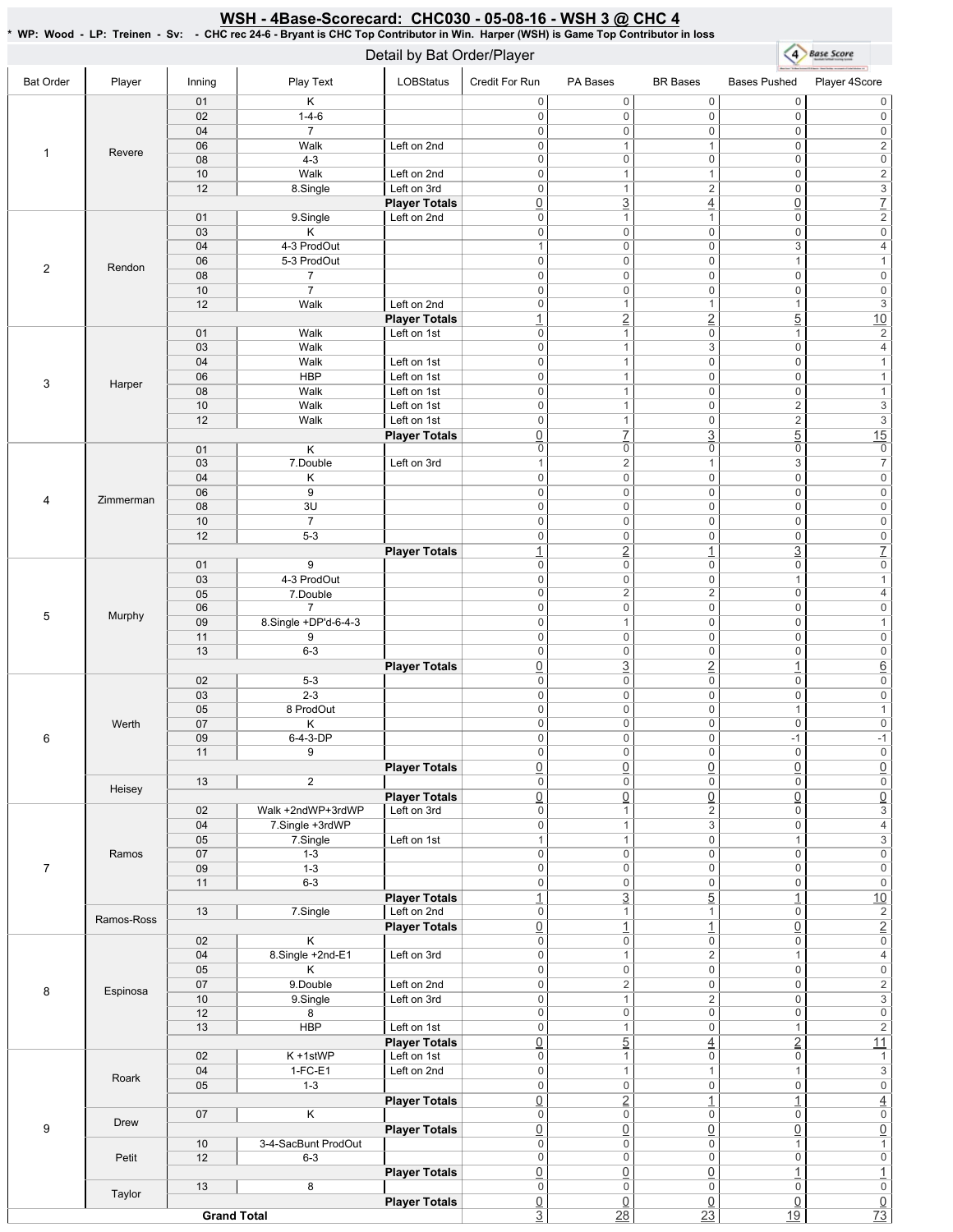| $-6+$                               | %DVH6FRUHFDLG & + &                                                              |  |
|-------------------------------------|----------------------------------------------------------------------------------|--|
| RRG /3 7UHLQHQ<br>$8 + 8$ UHF<br>6Y | % UDOWLV& + & 7RS & ROMMEXWRULQ: LQ + DUSHU: 6 + LV * DP H7RS & ROMMEXWRULQ ORVV |  |

| $: 6+$ %DVH6FRUH 30D NU 6FRUHE %DWLQJ 2 UGHU<br>$8 + 8$<br>: $6+$ # $8+8$ |        |                              |  |           |  |  |  |  |  |                                                                                    |  |
|---------------------------------------------------------------------------|--------|------------------------------|--|-----------|--|--|--|--|--|------------------------------------------------------------------------------------|--|
| : 3 : RRG / 3 7 UHQHQ 6Y & + & UHF                                        |        |                              |  |           |  |  |  |  |  | % UIDOWLV & + & 7RS & ROWLEXWRULQ: LQ + DUSHU : 6+ LV * DP H7RS & ROWLEXWRULQ ORVV |  |
|                                                                           |        |                              |  | %DW2 UGHU |  |  |  |  |  |                                                                                    |  |
| 300 HU                                                                    | 7HDP   | 3 RVIMRQ                     |  |           |  |  |  |  |  |                                                                                    |  |
| $+$ DLSHU                                                                 | $: 6+$ | 5)                           |  |           |  |  |  |  |  |                                                                                    |  |
| (VSLORVD                                                                  | $: 6+$ | 66                           |  |           |  |  |  |  |  |                                                                                    |  |
| 5 DP RV                                                                   | $: 6+$ | &                            |  |           |  |  |  |  |  |                                                                                    |  |
| 5 HQGRQ                                                                   | $: 6+$ | %                            |  |           |  |  |  |  |  |                                                                                    |  |
| 5 HYHUH                                                                   | $: 6+$ | $8)$ ()                      |  |           |  |  |  |  |  |                                                                                    |  |
| $=$ IP PHJP DQ                                                            | $: 6+$ | %                            |  |           |  |  |  |  |  |                                                                                    |  |
| 0 XUSK                                                                    | $: 6+$ | %                            |  |           |  |  |  |  |  |                                                                                    |  |
| 5 RDUN                                                                    | $: 6+$ | 3                            |  |           |  |  |  |  |  |                                                                                    |  |
| 5 DP RV 5 RVV                                                             | $: 6+$ | & 35                         |  |           |  |  |  |  |  |                                                                                    |  |
| 3HMWV                                                                     | $: 6+$ | 3 5 HO                       |  |           |  |  |  |  |  |                                                                                    |  |
| $'$ UHZ                                                                   | $: 6+$ | $3+$                         |  |           |  |  |  |  |  |                                                                                    |  |
| $+HWH$                                                                    | $: 6+$ | $3+$                         |  |           |  |  |  |  |  |                                                                                    |  |
| 7D QRU                                                                    | $: 6+$ | &) ' VXE                     |  |           |  |  |  |  |  |                                                                                    |  |
| $:$ HUM                                                                   | $: 6+$ | $\left( \frac{1}{2} \right)$ |  |           |  |  |  |  |  |                                                                                    |  |

|                     |           |                   |                            |                  |          |           | : 6+ 6 FRUH%R[ 30D\HU7RWDOV<br>\$ <sub>⑤</sub> |          |                                                                                  |  |               |              |                   |
|---------------------|-----------|-------------------|----------------------------|------------------|----------|-----------|------------------------------------------------|----------|----------------------------------------------------------------------------------|--|---------------|--------------|-------------------|
|                     |           |                   | $: 3 : RRG \t/3 7UHQHQ 6Y$ |                  | $8+8$ UF |           |                                                |          | % UIDOWL & + & 7RS & ROWLEXWRULQ: LQ + DUSHU: 6+ LV * DP H7RS & ROWLEXWRULQ ORVV |  |               |              |                   |
|                     |           |                   | %DWIQU<br>$2$ LGHU         |                  |          |           |                                                |          |                                                                                  |  |               |              |                   |
| 30 NU               |           | 7HDP 3RVMLIRQ     | 1 EU                       | & UHGLIV) RU5 XQ |          | 3\$ %DVHV |                                                | %5 %DVHV | %DVHV3XVKHG                                                                      |  | 300 HU 6 FRUH | \$SSHDUDGFHV | 3 URGXFVMUW 5 DVM |
| + DUSHU             | $: 6+ 5)$ |                   |                            |                  |          |           |                                                |          |                                                                                  |  |               |              |                   |
| ( VSIQRVD           | $: 6+66$  |                   |                            |                  |          |           |                                                |          |                                                                                  |  |               |              |                   |
| 5 DP RV             | $: 6 + 8$ |                   |                            |                  |          |           |                                                |          |                                                                                  |  |               |              |                   |
| 5 HOGRO             | $: 6 + %$ |                   |                            |                  |          |           |                                                |          |                                                                                  |  |               |              |                   |
| 5 HMHUH             |           | $: 6+ 8)$ ()      |                            |                  |          |           |                                                |          |                                                                                  |  |               |              |                   |
| $=$ IPPHJPDQ : 6+ % |           |                   |                            |                  |          |           |                                                |          |                                                                                  |  |               |              |                   |
| 0 XUSK              | $: 6 + %$ |                   |                            |                  |          |           |                                                |          |                                                                                  |  |               |              |                   |
| 5 RDUN              | $: 6+3$   |                   |                            |                  |          |           |                                                |          |                                                                                  |  |               |              |                   |
| 5DPRV5RW : 6+ & 35  |           |                   |                            |                  |          |           |                                                |          |                                                                                  |  |               |              |                   |
| 3 HWV               |           | $: 6+35HD$        |                            |                  |          |           |                                                |          |                                                                                  |  |               |              |                   |
| $^{\prime}$ UHZ     | $: 6+ 3+$ |                   |                            |                  |          |           |                                                |          |                                                                                  |  |               |              |                   |
| $+HM$               | $: 6+ 3+$ |                   |                            |                  |          |           |                                                |          |                                                                                  |  |               |              |                   |
| 7D QRU              |           | : $6 + 8$ ) ' VXE |                            |                  |          |           |                                                |          |                                                                                  |  |               |              |                   |
| : HUM               | $: 6 + /$ |                   |                            |                  |          |           |                                                |          |                                                                                  |  |               |              |                   |
| 7RWDOV              |           |                   |                            |                  |          |           |                                                |          |                                                                                  |  |               |              |                   |